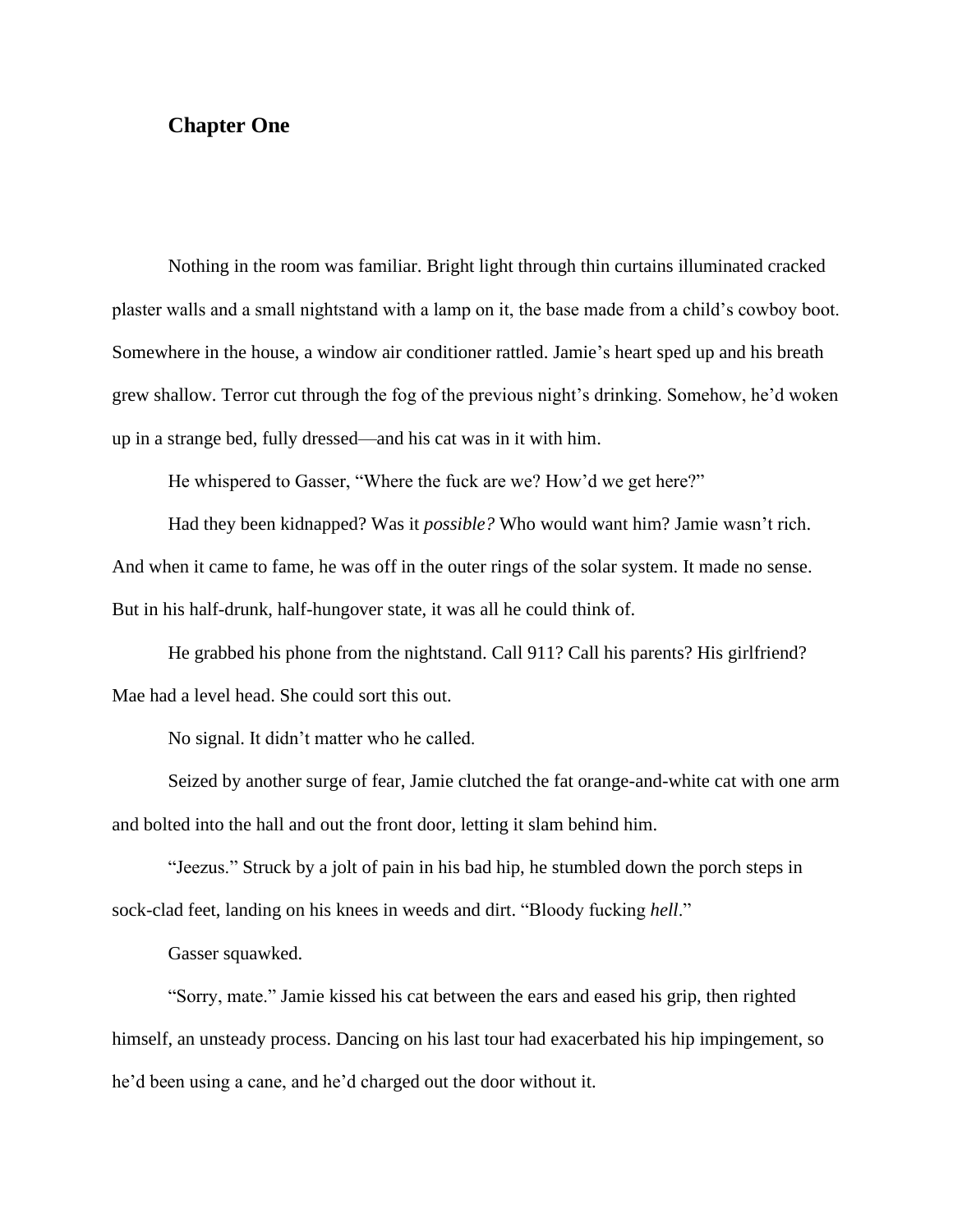Across the street stood the crumbling remains of a small adobe as well as several other old buildings that were in good repair, some made of stone, some of adobe. To his left, the town petered out into desert and a dry creek bed. To his right, additional old buildings lined the street until it came to a dead end in less than a mile.

Jamie sat on the steps and closed his eyes, holding his cat in his lap, trying to summon up the previous night. A fuzzy memory surfaced of curling in the back seat of Joe Wayne Brazos's Land Rover while they hurtled over a sickening stretch of roller-coaster country road in the dark.

## *Jeezus. You imbecile. You weren't kidnapped*.

But where were they? It had been so long since Jamie had done any serious drinking, he obviously couldn't handle the grog anymore.

His fragmented recollections faltered as a woman emerged from the house next door, carrying a briefcase. Her house was nicer than the others in view, with a red tin roof and red trim, the exterior walls painted white except for the adobe bricks that fronted the porch.

She stopped, giving him a cold, haughty stare. "I'm a poet. I came here for solitude and silence. Not noisy neighbors slamming doors and cursing."

Her voice, low-pitched and slightly nasal, reminded him of Mae West, and there was a suggestion of West in her figure, too. Her face was striking, with pale skin, a strong jaw, and high cheekbones. Her hair, so blonde it was almost white, was pulled back in a severe twist. An unflattering beige skirt, topped by a short-sleeved blouse, flared from waist to hem, making her broad hips look even wider and drawing attention to her muscular calves. Attired differently, she might have been attractive in a robust, Slavic-Nordic way.

She asked, "Are you one of the yodeling yokels who woke me up last night?"

Yodeling? Had he and Joe Wayne been *yodeling*?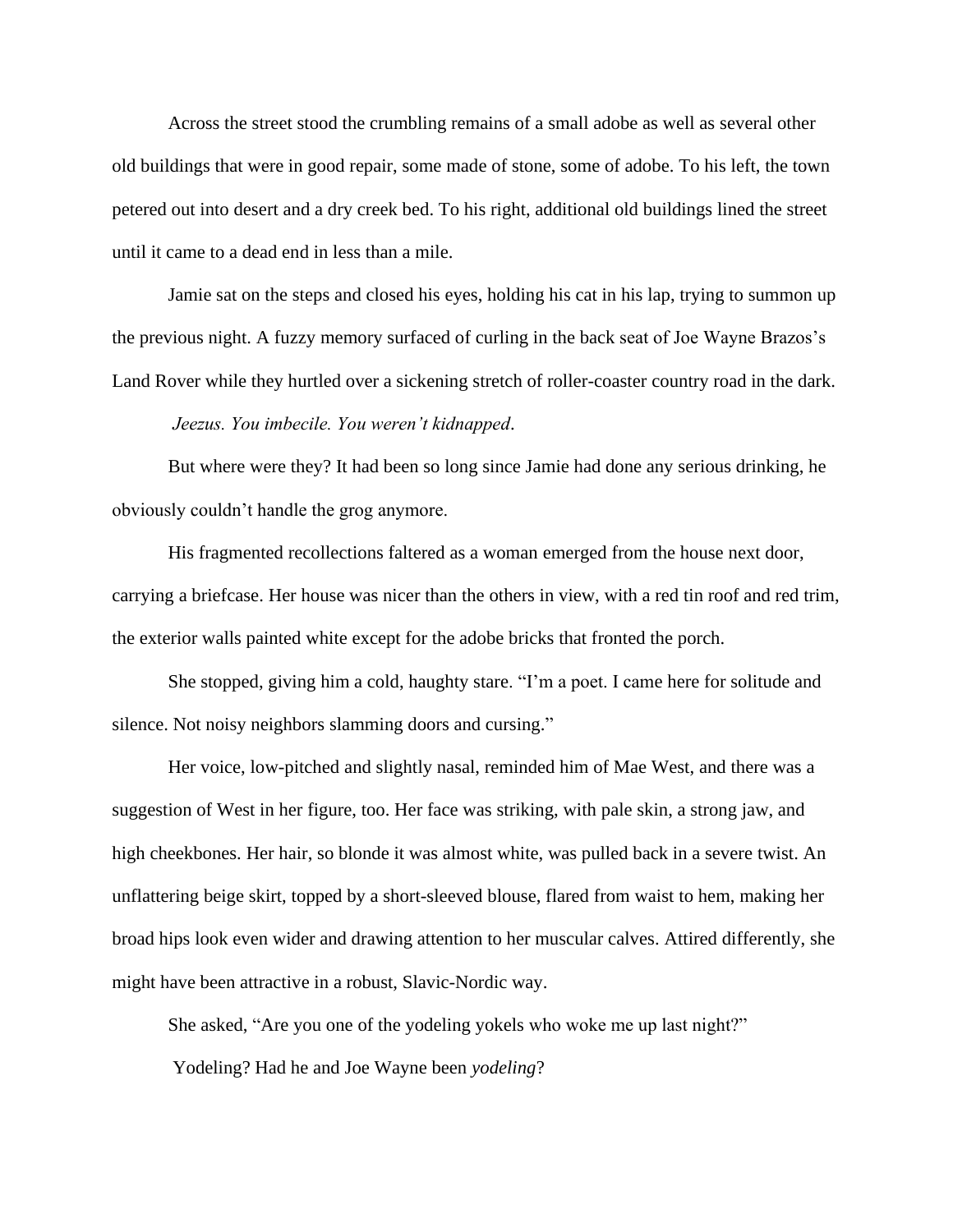"Sorry." Jamie snuggled Gasser against his shoulder and limped toward the woman, crossing from the unkempt yard where he'd landed to her neat patch of dirt. As his adrenaline faded, his headache surged. Extending one hand while his other arm grasped the twenty-pound cat, he smiled. "I'm normally better behaved than that." He wasn't sure it was true, but he wanted to be civil. "Jamie Ellerbee."

Most people reciprocated an introduction, and they usually commented on his Australian accent or asked where he was from. But she didn't shake his hand, just frowned. Was she prejudiced against dark-skinned people or simply annoyed with him? Or did she find him too strange? Her style was conventional and staid, while he had a cloud of crinkly ash-blond hair fluffing down to his collar, a dark goatee braided with a bead on the tip, and a gold tooth in his smile. His clothing, rumpled from sleep, consisted of faded jeans and an Aloha shirt.

"I didn't want neighbors at all," the woman said. "You've been obnoxious twice already."

"No excuse for last night," Jamie acknowledged, relieved to know why she was unfriendly. He could clear things up. "But I panicked just now, because—" *I thought I'd been kidnapped*. He couldn't say that. What was legitimately scary? "There was a rattlesnake."

The woman gasped and clutched her briefcase in a throwing stance, her eyes darting around. "Where?"

Wrong choice of lies. Now he'd terrified her. "In the house. That's why I ran out like that."

The door of Joe Wayne's decrepit dirt-brown adobe opened, and the famous country singer appeared, his sun-bleached hair in disarray around his shoulders, his beard-stubbled face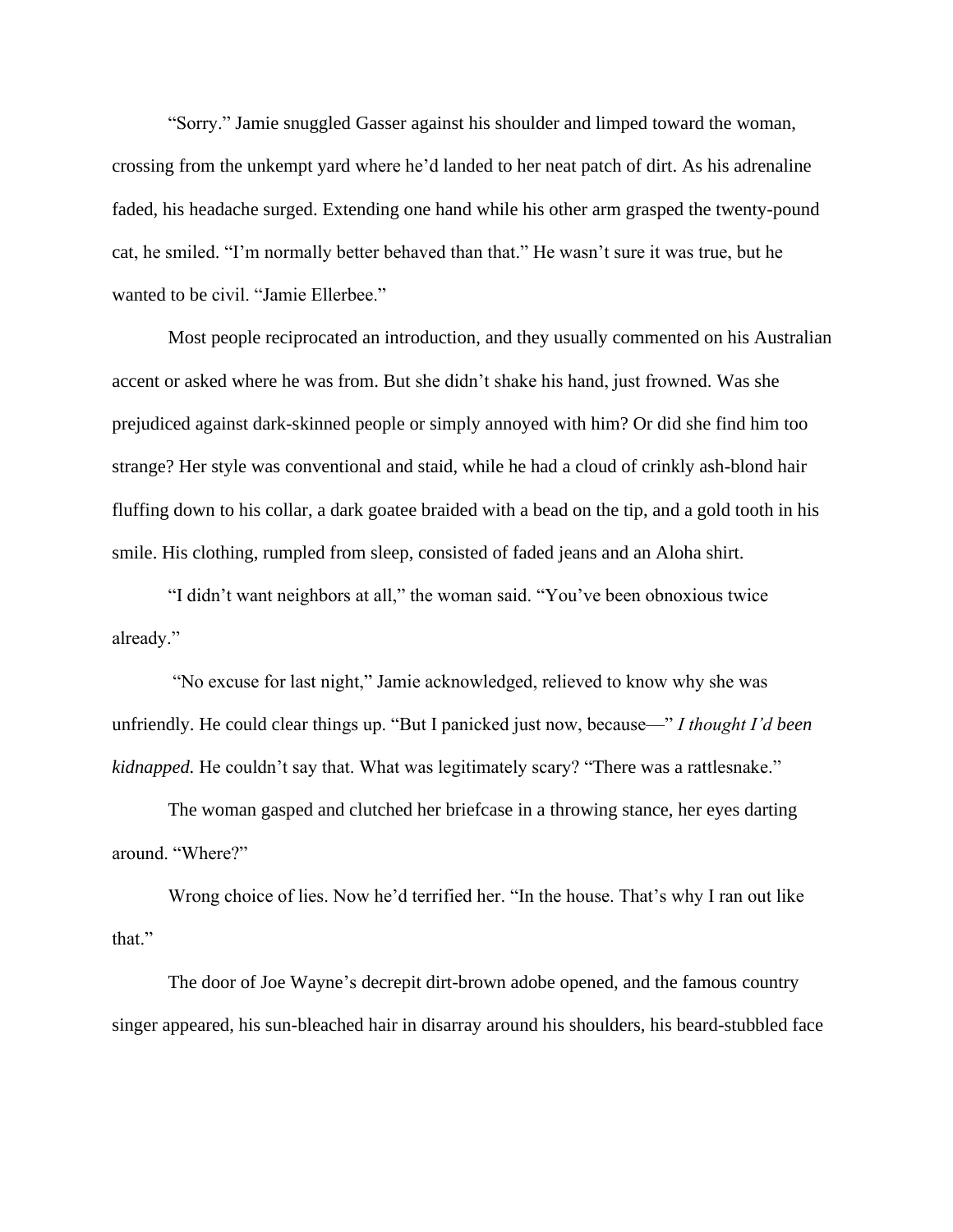grim. He wore boxer shorts and cowboy boots. Nothing else. "Ain't no snakes in Chloride," he drawled.

Chloride. Jamie dredged up another memory. Joe Wayne had bought a house here. A retreat, he called it. In a ghost town, of all places.

"Aren't any snakes," the woman muttered.

"That's what I said." Joe Wayne crossed his tanned arms over his white chest, where a thick patch of golden-brown hair partially covered his well-toned pecs. "There *ain't no* snakes." He slid a mischievous look her way.

"How's that possible?" Jamie asked. "St. Patrick come through when he was done with Ireland?"

The poet eased her grip on her briefcase and glanced back and forth between the two men, still wary. Her eyes lingered a bit longer on Joe Wayne, but then she stiffened her spine and set her jaw.

"Cats," Joe Wayne replied. "People who run the museum invested in cats. No mice, no snakes. They move on to where there's something to eat. I'm pretty damned sure you were dreaming."

Jamie improvised. "It was in my bed."

"Then you *were* dreaming. Rattlesnakes don't get in bed with people. In the winter, they get in bed with other snakes." Joe Wayne imitated Jamie's accent as he added, "They brumate with their mates." He lounged in the open doorway, one shoulder against the frame, arms still crossed, one ankle casually hooked over the other. "This time of year, they don't need to seek heat. Now, granted, morning's the right time of day for them to be active—"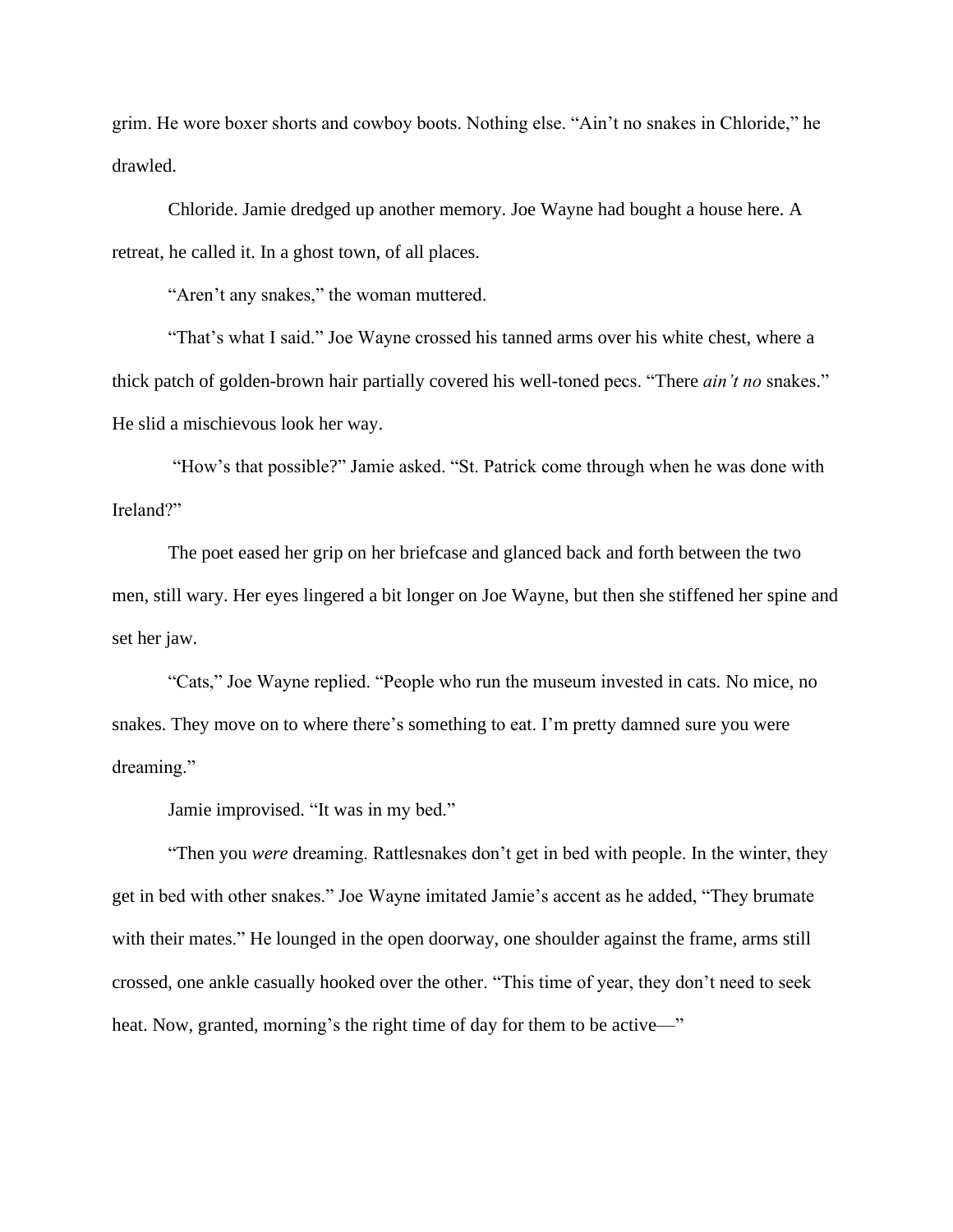The woman made a small sound of alarm, then composed herself. "I know that. But there was one in your house."

Joe Wayne chuckled. "Either that was a dream, or it was the ghost of the last snake in Chloride. Or the first one to get killed here, maybe one that Harry Pye killed. Before the Apaches killed Harry Pye."

Jamie squeezed Gasser again. The cat passed wind, then began wriggling, as if he wanted to take off and explore. Bad idea for a city cat who walked on a leash. "Someone *died* here?" The old house looked like it could be haunted.

"Pye didn't die right *here*. He got killed out prospecting in the canyon. I was trying to make a joke about your ghost snake. First white guy to find silver and settle here, first snake to get killed for civilization. Anyway, people have died everywhere. What's the big deal?"

"This is a ghost town. It has ghosts, right?"

"No," Joe Wayne replied, "the town is a ghost of its former self. Not haunted. Used to have three thousand people, eight saloons, an armory, some brothels and boarding houses, a Chinese laundry, and all kinds of businesses."

"And *snakes*," the neighbor added.

"Yep." Joe Wayne gave her a crooked smile. "And snakes. I'll scout around. If there really is a rattler in the house, I can shoot it if I have to, but I'd rather put it outside alive."

"You brought your *gun*?" Jamie was appalled. Two years ago, Joe Wayne had accidentally shot Jamie in his right forearm. It was Jamie's only experience with guns, and it had left him with what he thought of as a healthy fear of them. "Why?"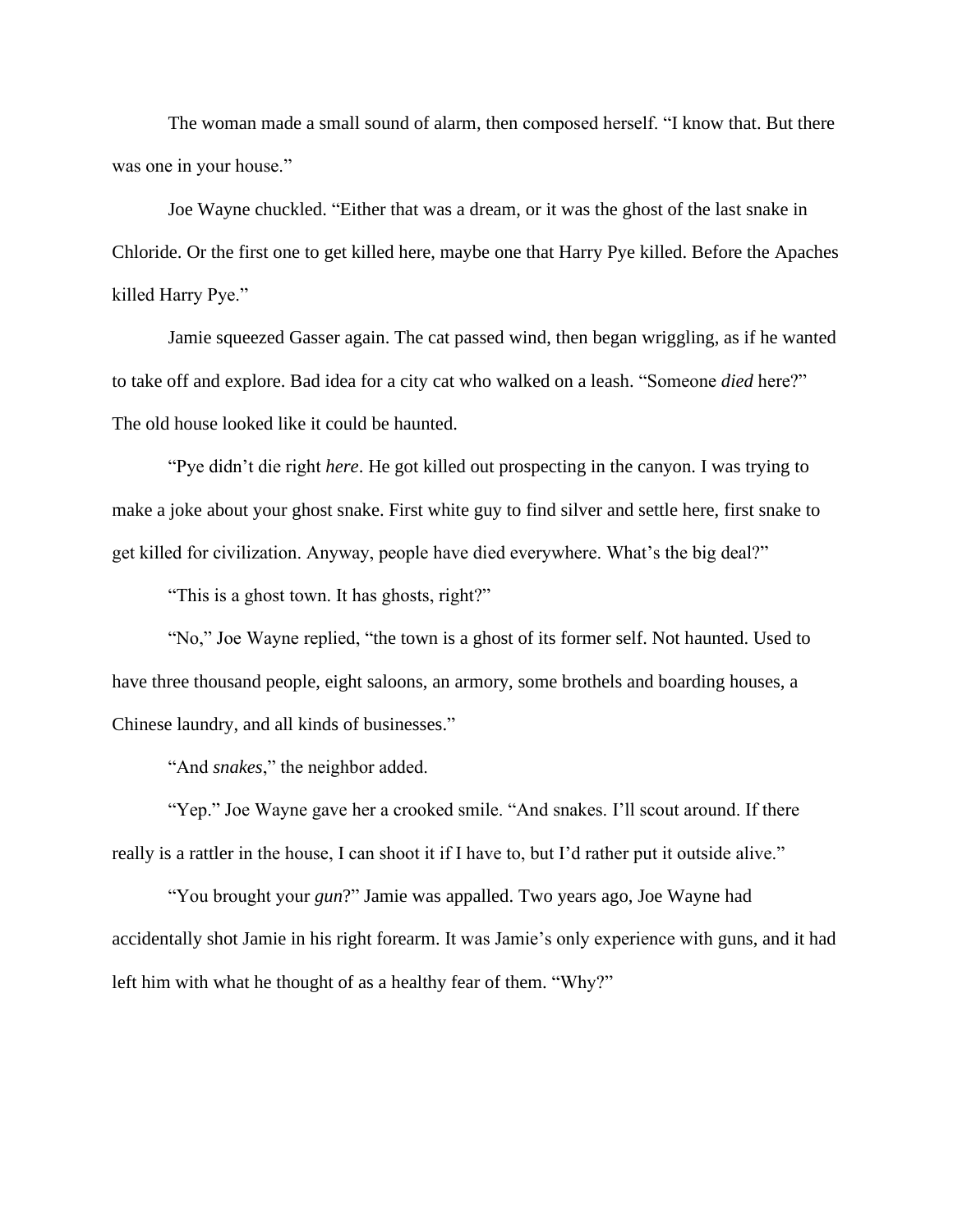"Common sense. It could take the sheriff—or animal control—up to an hour to get here. I don't think an intruder, or a mountain lion, is gonna wait that long. Gotta be able to take care of a problem yourself."

The poet's eyes widened. "A mountain lion? In town? You can't be serious."

"Dead serious. One walked right down the street and hid a deer carcass under a guy's truck." Joe Wayne gestured to the steep ridge across the street and to the hills behind his house. "Chloride is two streets, two graveyards, fourteen humans, and twenty-three cats in the middle of the desert."

Twenty-three cats sounded nice to Jamie. Two graveyards, however, did not. The town had more dead people in it than living.

Joe Wayne gave the poet a wink. "Most people expect a little wildlife in the wilderness."

Her face and manner grew guarded again. "I hope you young men won't be part of it."

"Have no fear, darlin'. We'll be peaceful."

"Don't call me darling."

"Okay, what should I call you?" Joe Wayne grinned. "You can call me J.B."

As she had with Jamie, the poet ignored his introduction. Instead, she strode abruptly toward a white Saab sedan parked in front of her house, then changed directions with an exasperated sound and dashed back indoors.

"Not too sociable, is she?" Joe Wayne mused. "Guess we pissed her off. We did make kind of a ruckus last night. She's lucky you were so shit-faced you fell asleep with your clothes on. Wonder what she would have said if you'd barged out cussin' *and* nekkid."

"Dunno. She didn't mind you being half-dressed."

"I wouldn't mind seeing her half-dressed, either."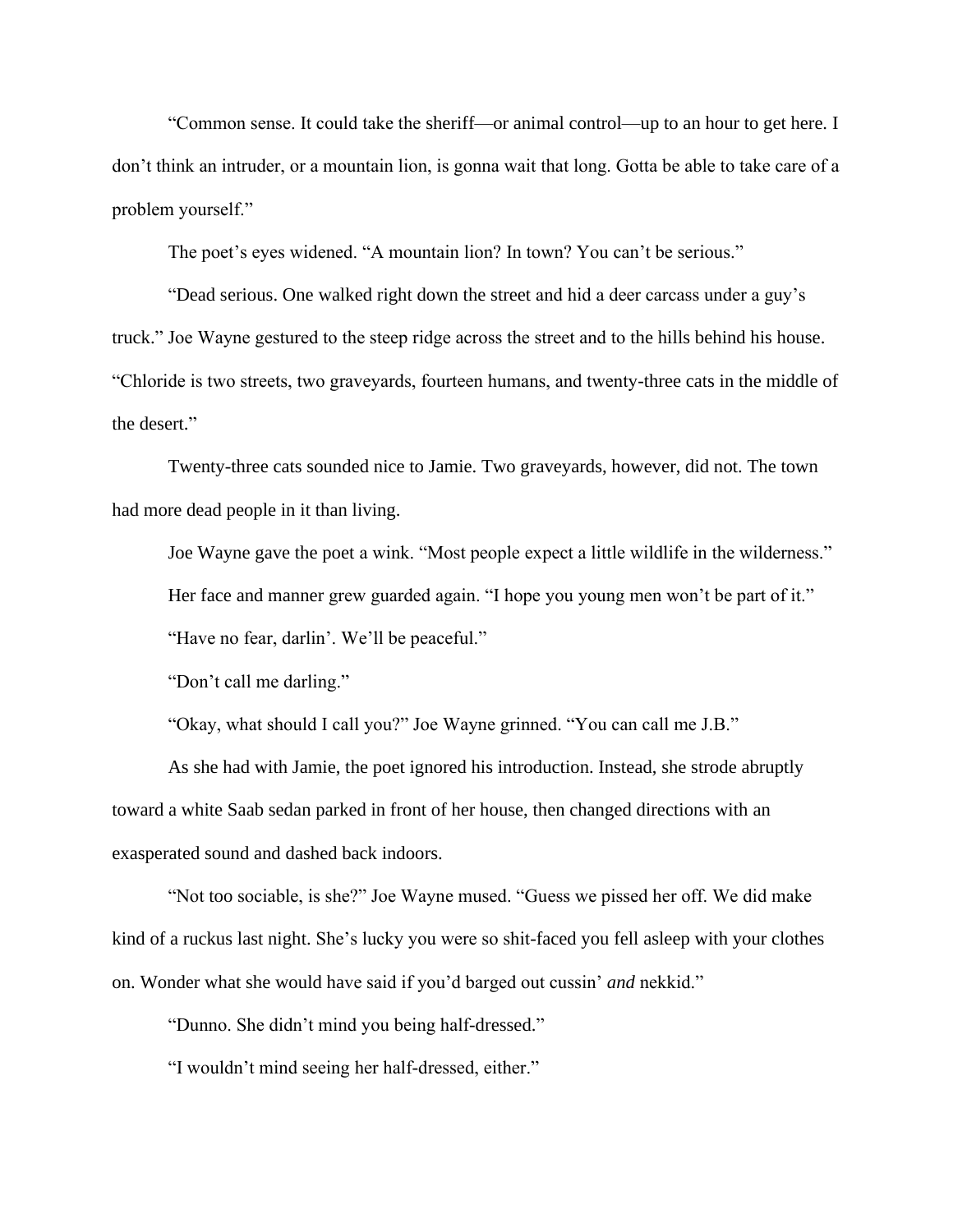"Not much chance of that, mate. She won't even tell us her name."

Joe Wayne studied the house next door. "She must have just moved in. I didn't think the people who owned that place ever rented it. Just took care of it and left it empty." He rubbed his beard stubble. "Hope I don't have to disguise myself." The scruffy growth was part of his onstage persona. When he meant to be incognito, he shaved. "At least she didn't recognize me so far."

"She might have and didn't care. Doesn't seem the type to be a fan."

"Or … could be she's famous herself, and that's why she won't give her name."

"Nah, said she's a poet. They aren't celebrities. My mum's about as well-known as poets get, and she doesn't have to hide from the paparazzi."

"I'm a big fan of hers. But you're right. Our neighbor might be famous for some other reason."

"She's probably just misanthropic." The word surprised Jamie. How had he dredged that up in his present condition? "What makes you stick to this *famous* thing?"

"I could swear I've seen her face somewhere. With a headline … Can't pull it up. But she's doing what I'm doing, right? Got a place in Chloride where she can hide from it all." He paused, then said, "Be nice for us both if that's the case. We'd understand each other."

Jamie cuddled his cat. "You're deluding yourself. Being famous isn't the only reason people hide."

"Come on, are you saying she's a criminal?"

"Could be. Or running from one. Isn't that the myth of the old West, places like this? Somewhere to hide out and start over."

Joe Wayne nodded. "I like that idea. Makes her mysterious."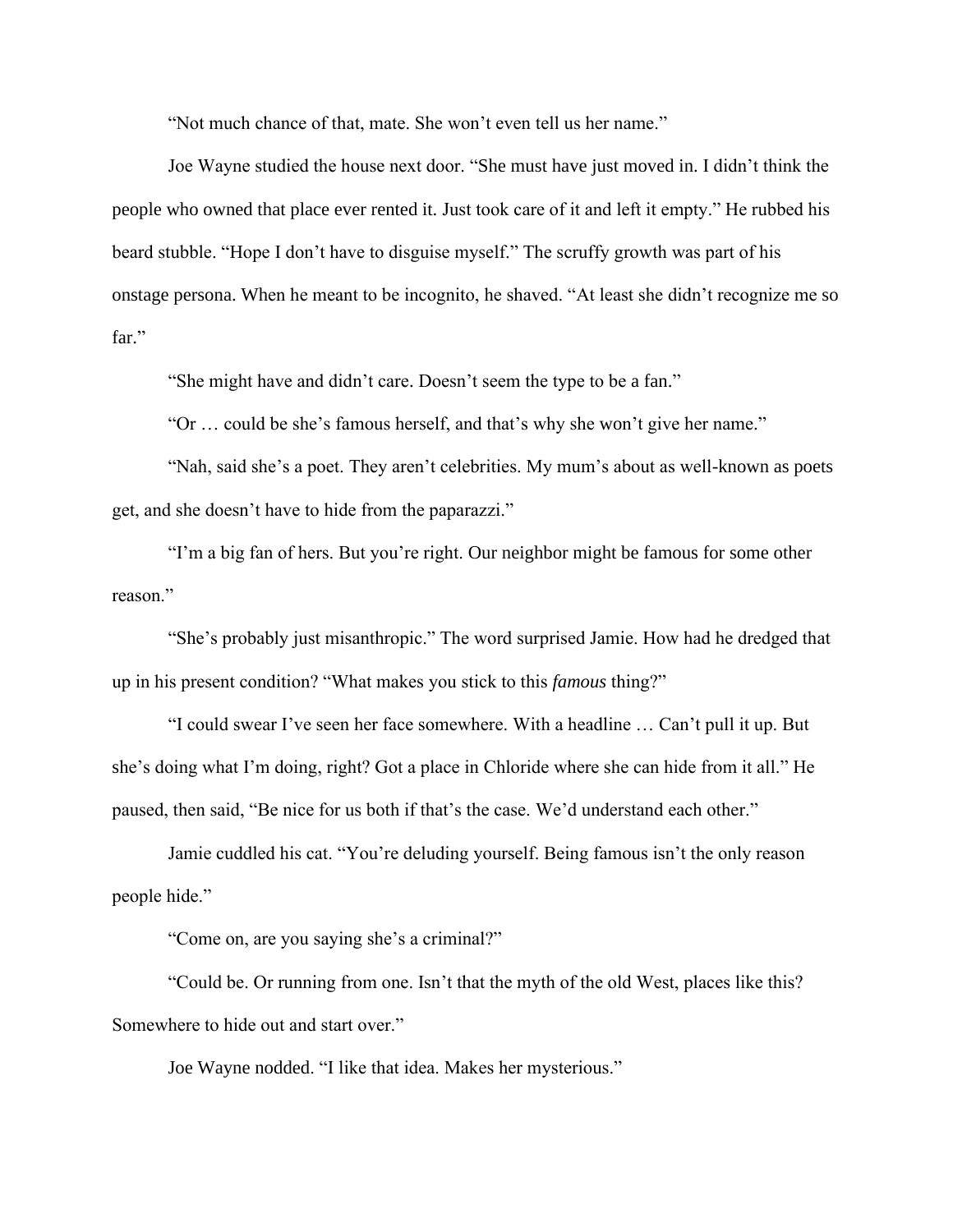The neighbor rushed back out with her purse as well as her briefcase and drove off. Jamie had an image of her as the white rabbit from Alice in Wonderland, nervous, pompous, stuffily dressed, and frantic about being late. Driving her white Saab down a rabbit hole.

Joe Wayne squinted into the morning sun, stretched, and cracked his knuckles. "Guess I'd better go look for your bad dream."

"Don't bother." Jamie followed him inside and set Gasser down. The cat made a miserable warbling sound and lumbered off to Jamie's room. *Stressed out, poor bloke*. "I made it up."

He made a quick trip to the bathroom. It was as sparse and basic as the bedroom. While he did his business and washed his face, he described his semi-blackout and panic, then fetched his cane from his room and returned to the hall, finishing his explanation. "I couldn't tell her I thought I'd been kidnapped."

"Kidnapped?" Joe Wayne's low, goofy huh-huh laugh grated on Jamie's hung-over nerves. "Sheeyit, man, that's priceless. You do know where you are now, right?"

"Yeah. Finally working with you. Song writing retreat. Three weeks. Didn't think it would be here, though. We're not staying the whole time, are we?"

Jamie examined his surroundings. On one side of the hallway was a kitchen, furnished with a blend of 1930s vintage fixtures and newer appliances. On the other side what should have been a living room had become his pets' room. It held the parrot perches from his Santa Fe apartment and two covered cages, Bouquet's large one and Placido's medium-sized one. Their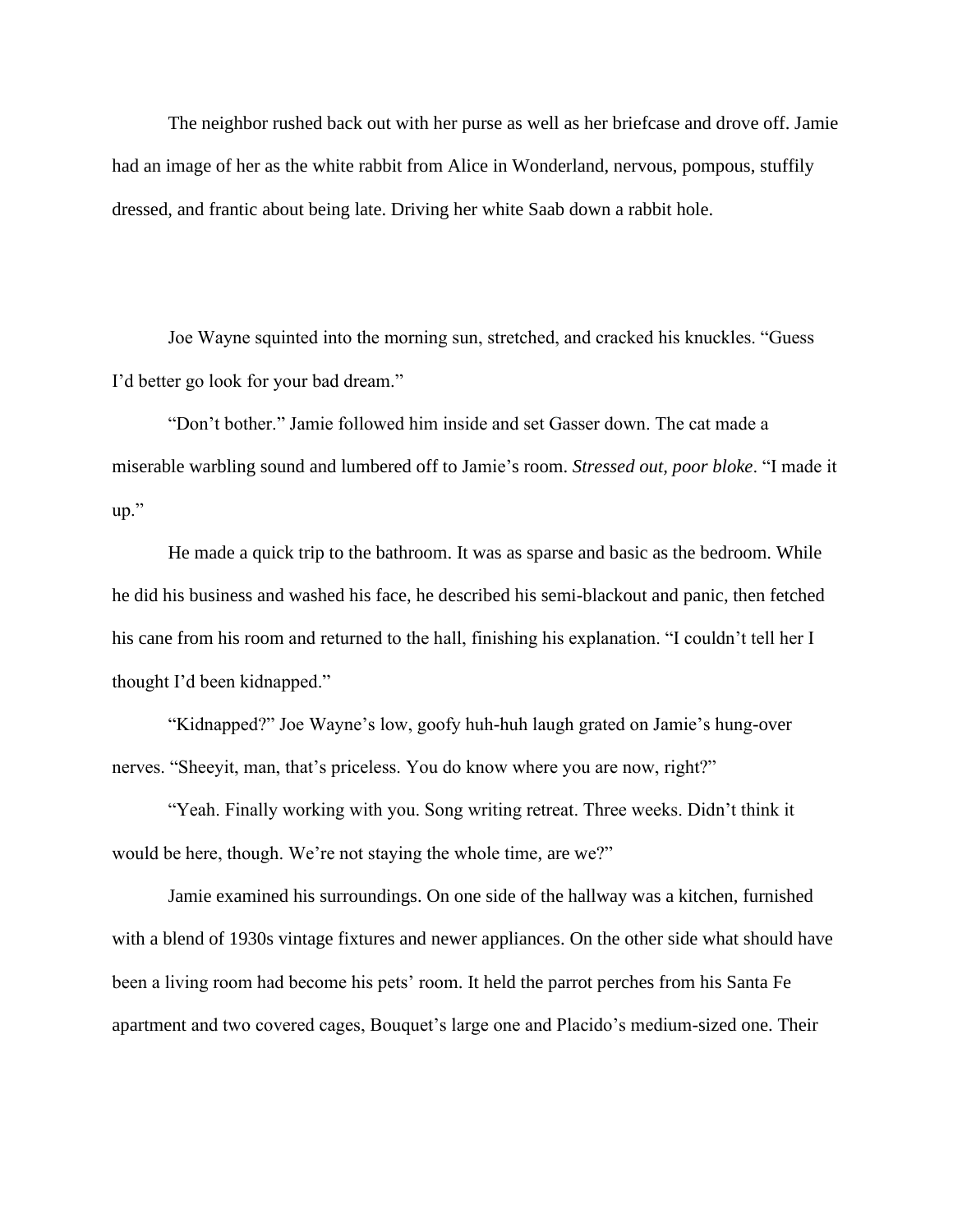toys lay in one corner. Gasser's toys lay with his travel carrier in another corner along with the parrots' travel cages. The litterbox the animals shared occupied another corner.

"Fuck me dead—we are staying here." Jamie wanted to get the birds out and talk with them, but they must have had a stressful night. They needed to rest. "Thought you'd be staying in Santa Fe."

Joe Wayne shook his head. "What kind of retreat would that be? Knowing us, we'd be out on the town. This is better."

"I'll have to call Mae. No—*fuck*—there's no cell signal."

"I've got a landline." Joe Wayne led the way into the kitchen and got mugs out of a cabinet. "But hold off on that call. I don't want a soul to know who I am or where I am. Wendy knows. That's enough. No visitors who might tell a friend who tells a friend, and next thing you know I'm being hounded. Anybody asks where you are, even Mae, be mysterious."

Jamie was relieved that his manager, Wendy Huang, had been informed. But he had to tell Mae, too. "You expect me to lie to her?"

"Naw, just be evasive. You called her while we were packing and, well, I intervened. You didn't seem to comprehend the necessity of my privacy." Joe Wayne slowed down, blending drawl and diction, as if savoring the taste of three-syllable words seasoned with Texas twang. Ordinarily, Jamie found the habit amusing, but this morning it irritated him.

He found a coffee grinder and a bag of coffee beans on the counter. The same brand he usually bought, even the same roast. A nice surprise. Most people didn't appreciate light roasts. He opened the bag and inhaled the aroma. It made him feel almost human. But still annoyed. "I don't remember phoning Mae last night, but it still pisses me off that you *intervened.* She already knows I'm doing a project with you."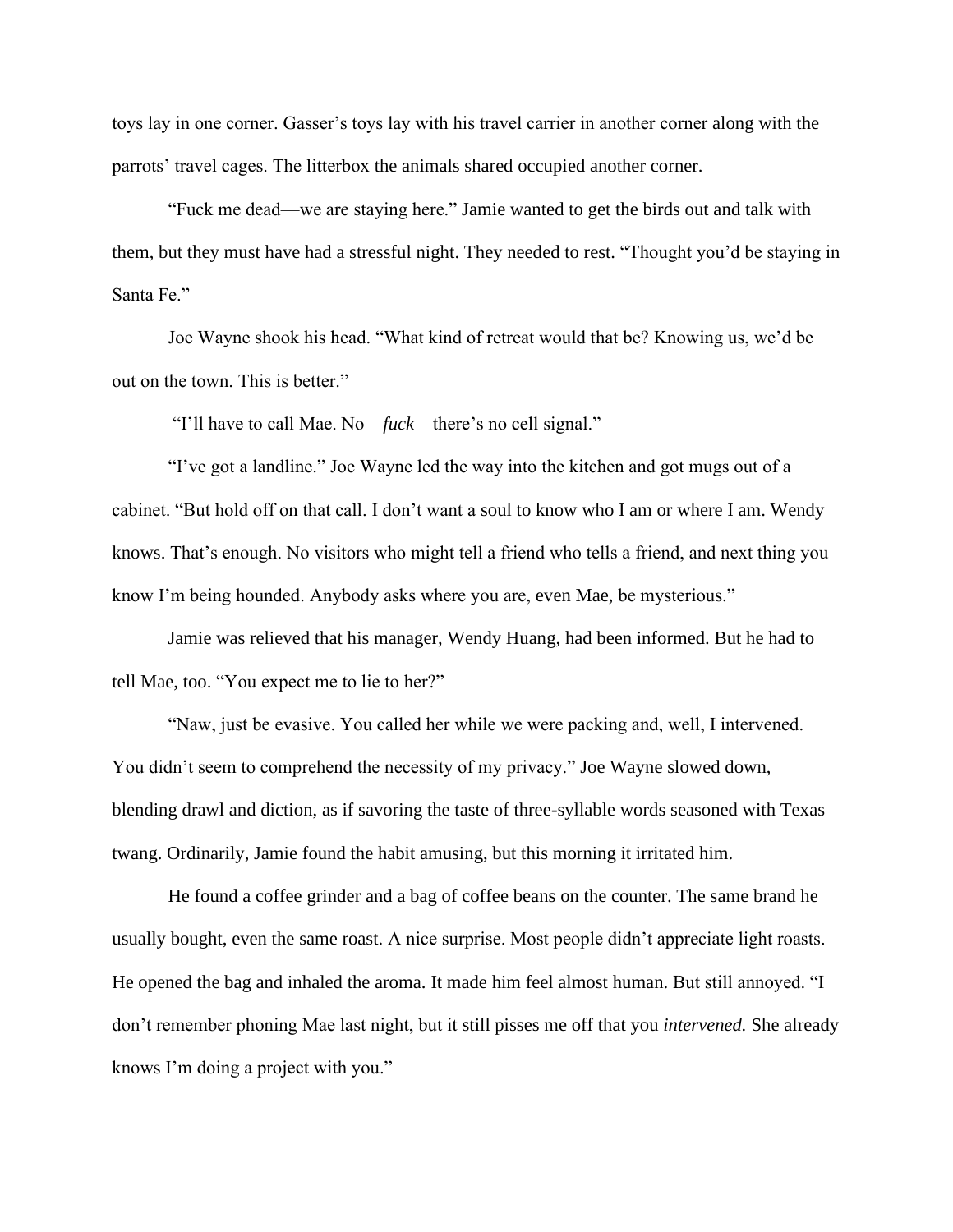"But not here."

"Fuck, no. She thinks she's coming up to see me this next weekend." Scooping and grinding beans, Jamie noticed the grinder was the same make as his at home. Had he brought it with him? Drunk as he'd been, it was hard to say what he'd done, but he was surprised he'd brought anything except his toothbrush. "Who packed my stuff? And my animals? I couldn't have done it."

"You remember my personal assistants, Roxana and Diego? They packed all your shit. Diego loves your cat and had him ready to roll, but you did help pack the parrots. You were adamant they couldn't go to your pet sitters because you'd missed them so much while you toured. Anyway, Roxana drove her truck here, and Diego drove us in my car. They unloaded, and then headed back to Austin. I'm having my place renovated, and they need to supervise and take care of *my* animals."

*Spoiled rich man*. "You didn't exactly renovate this place."

"Hell, no. I like it this way. You know me and history, especially the old west. This house was built in 1880, just one year after Pye found silver. I'd had my eye on it for years, and the lady that owned it finally wanted to sell. I had it cleaned, but I kinda want it to look like I'm poor. So, I kept some of the stuff that was already in it. Only added what I couldn't do without." With an irritable grunt, Joe Wayne leaned his backside against the counter and folded his arms. "Thought I had the perfect setup."

"Don't you? You get to play poor and write music with me." Jamie started the coffee brewing. "You've only been after me to work with you for what—" How long had it been? "Two and a half years?"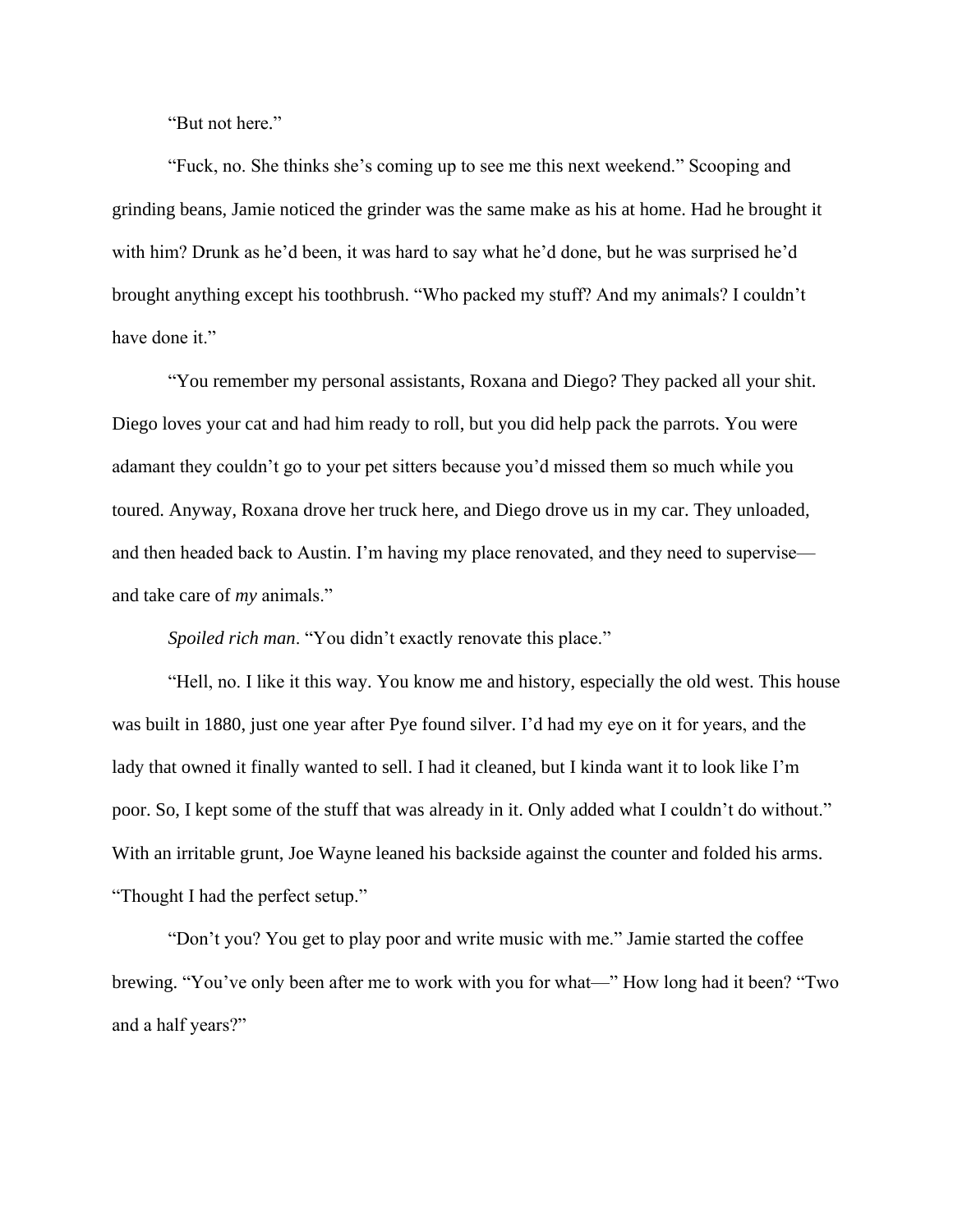"Yeah, I ain't complaining about that. Though I'm stuck with your vegan cooking for three weeks, and that sucks."

"Seriously? You didn't bring meat or anything?" Jamie explored the fridge. Except for a supply of Lone Star beer instead of various New Mexico craft beers, it held the contents of his refrigerator in Santa Fe. And more. He checked the freezer. It was crammed with food he liked. "Thanks. I promise the tucker will be great. You'll never notice—"

"Oh yes, I will. But I'll live. What I'm objecting to is having a neighbor, especially one with a nice set of curves. She could be a distraction."

"Way she dresses, I don't think she wants anyone to notice the curves."

"I'm an observant man."

Jamie got out tortillas, peppers, an onion, and some vegan faux cheese. If there were beans on hand, he could make breakfast burritos. In the cabinet, he found—as he suspected he would—more vegan food and even some of his cooking equipment from home. He opened a can of black beans and drained the liquid into the cracked old porcelain sink, then found a small knife in a drawer full of random and inadequate utensils and began peeling the onion.

Joe Wayne stared at the coffee pot, watching its final drips. "Though I'm sorely tempted to pursue her, she's here to write. And we're here to work, too, not fool around. Seven days a week. We've got a major project to finish. So, no going out, no women, no nothin.' "

"Yeah, right, fine, seven *days* a week. But not seven *nights.* You can try your luck with the poet after dark, and I can head into Truth or Consequences to see Mae." No, he couldn't. Jamie put the knife down and turned to Joe Wayne. "*My car*. I don't have my car. Or my bike. I'm—you *did* kidnap me. Got me rat-arsed and fucking kidnapped me."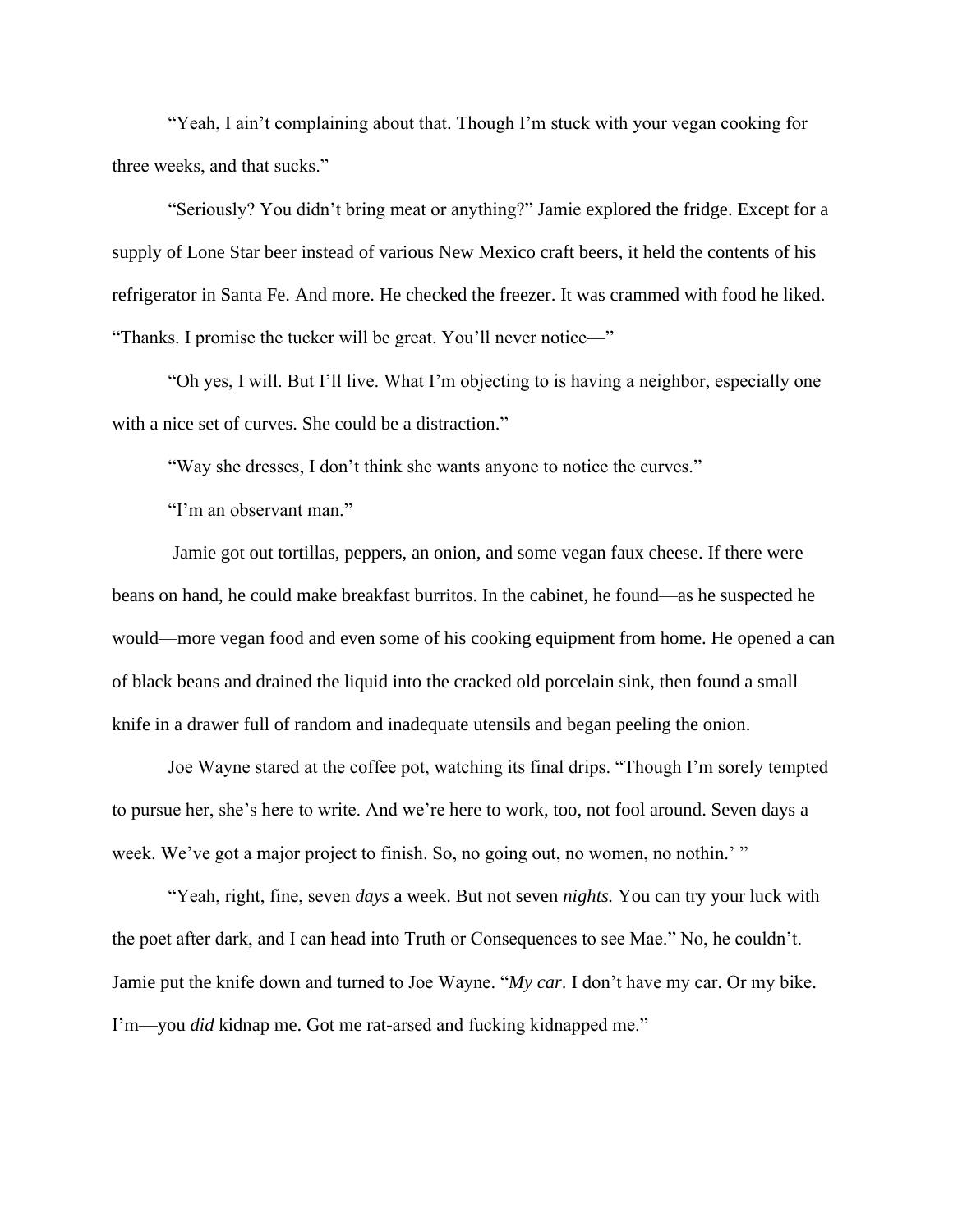The country star filled a mug and raised it in a toast. "But I did it with your permission. You just don't remember giving it."

Jamie cored the pepper and chopped it with the onion, taking out his anger on the veggies. After pressure from his manager, he'd accepted that he had to do something commercial, outside of his usual genres. Even after two tours, his career was in limbo, stalled by the previous year's cancer treatment and time out from performing. His aggravated hip trouble, leading to more time out and the inability to dance in his shows, had increased the need for a change.

But he'd expected working with Joe Wayne to be fun, with plenty of breaks to hear other musicians and for Jamie and Mae to get together on the weekends.

And then, there was his health. At home, he could get acupuncture for his pain. He might even have gotten up the nerve to see an orthopedic surgeon. He would have been able to take yoga classes, go to the pool, and ride his bicycle. Unable to walk any distance, Jamie relied on swimming and biking for fitness. Now, he was stranded in the middle of nowhere surrounded by dead people, and he couldn't even exercise.

## *Bloody hell, I'm going to get fat.*

No, he could fix this. With help from Mae, and maybe the poet.

"I was starting to worry." Mae sounded relieved when she answered. "You hung up on me last night. There was all this noise, and people talking, and then you cut me off. And you didn't answer when I called back."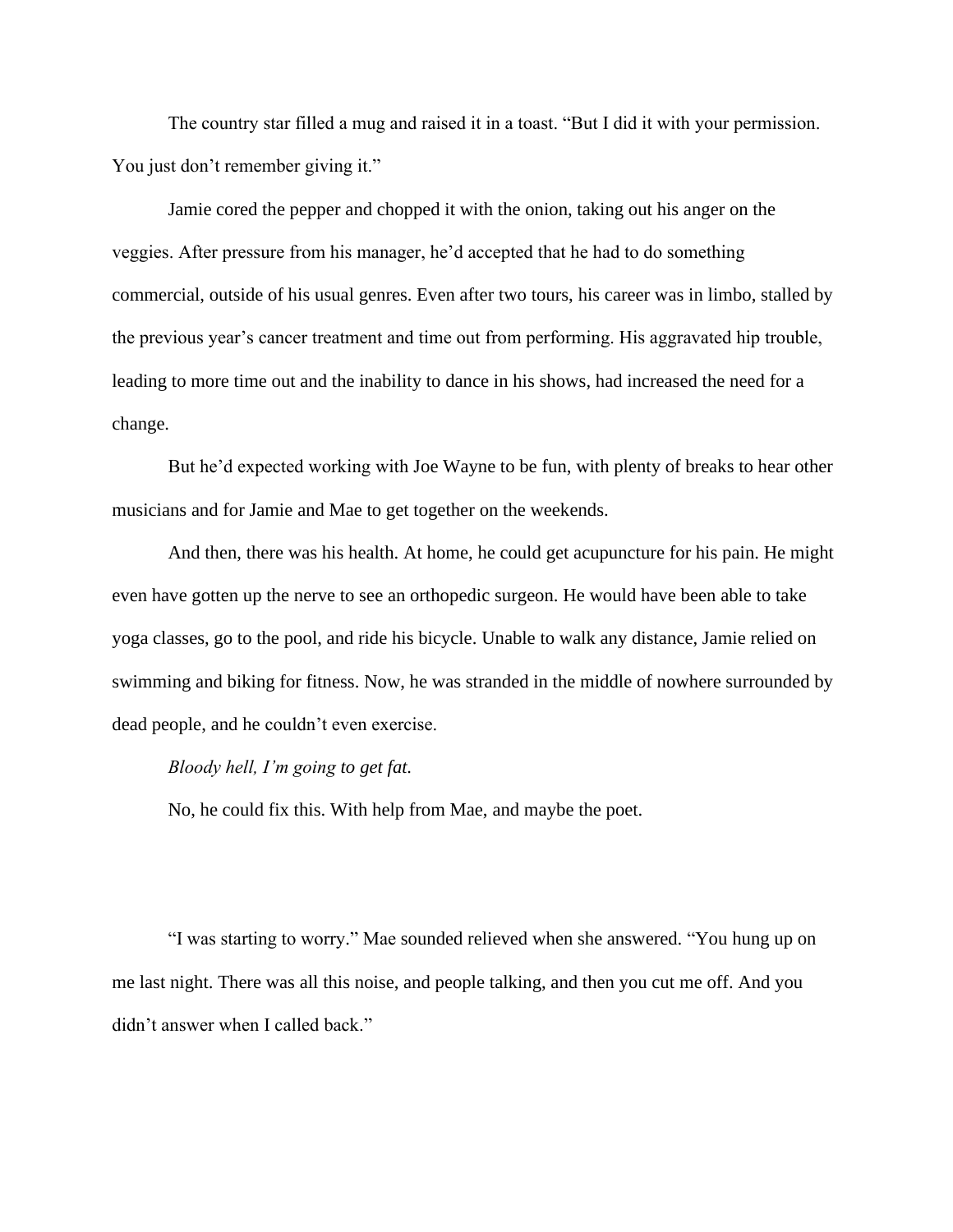"Sorry. All Joe Wayne's doing." Jamie stretched the cord of the landline phone as far as it would go from the kitchen into the hallway so he could see his parrots. They snuggled together on a dowel perch, Placido, the green Eclectus, grooming Bouquet, the enormous hyacinth macaw. Unlike Gasser, they seemed happy despite the disruption. "He took me to Cowgirl for drinks. Getting me in the mood for country music. Feel like crap, but we got something done today, instrumental thing … He's taking a break for a walk …" Jamie caught his mind drifting, dazed and delaying. He had to tell her the bad news. "Um—you couldn't reach me because we left Santa Fe."

"I was gonna ask about that. I didn't recognize the number, but it's southern New Mexico. Where are you?"

"He says I can't tell you. Thinks fans will hunt him down, paparazzi, all that. Paranoid bastard. As if that could happen in a ghost town with no cell service."

"Oh." A long silence. "Gosh." Another silence. Mae's sweet girlish voice grew even softer. "I'll miss you. I thought we'd get some time together. I wanted to do something special for your birthday."

"Sorry. I'm bloody pissed at Joe Wayne."

"Do you at least have your pets?"

"Yeah, they're all here." Jamie appreciated how Mae understood his need for his pets, even though Gasser didn't like her. "Birds are okay. Think Gasser's freaked out. I was too, when I woke up here. Can't believe I agreed to this."

"It'll be all right. It's not forever. Summer session starts tomorrow, and it's pretty intensive. I'm taking two general education classes I put off while I was doing my internship.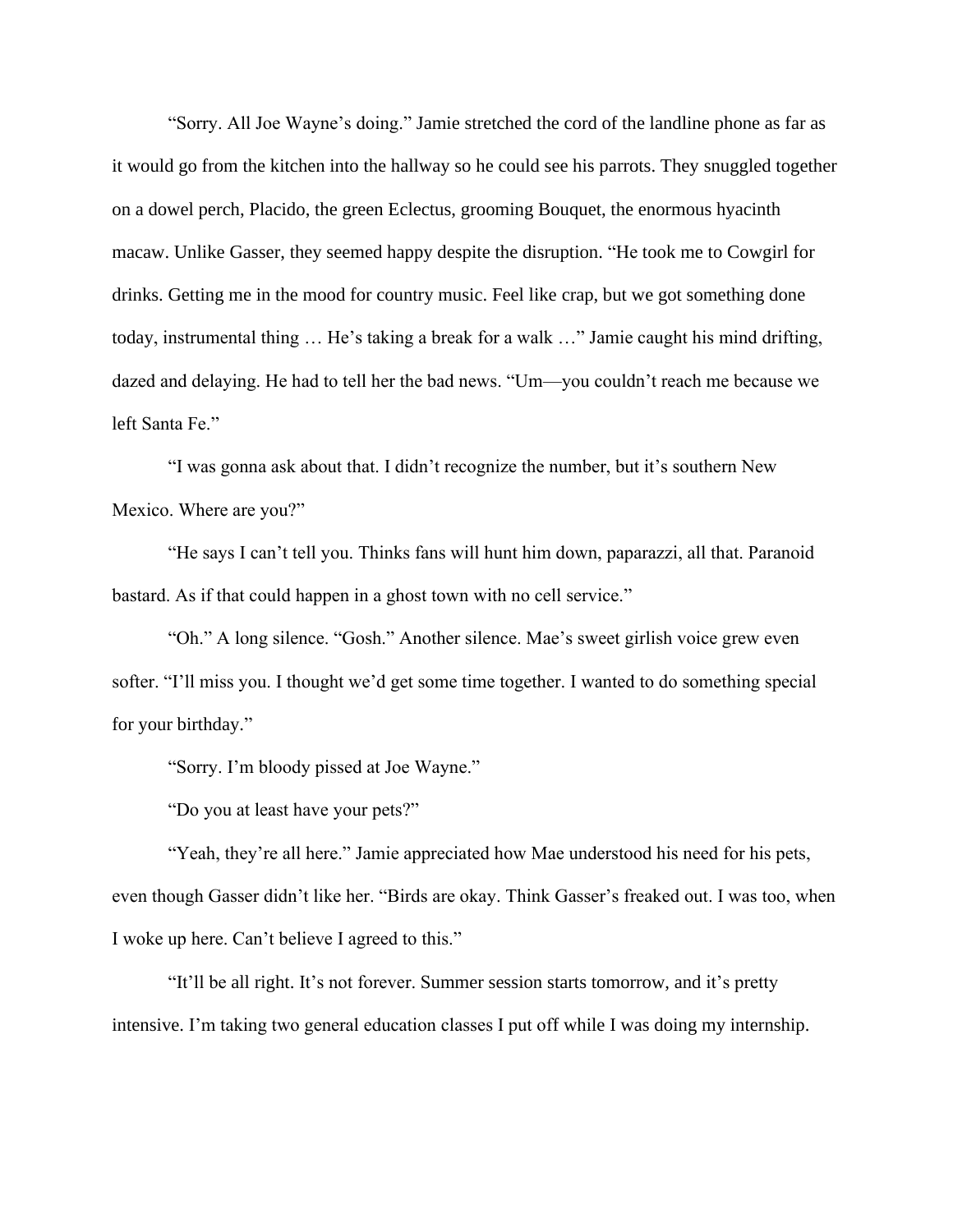Philosophy and Literature. They're not my strong points. We'll both focus on what we're doing and have one heck of a hot date in three weeks."

"No—wait." Jamie hadn't called to have her *agree* to the separation. "You still going to Santa Fe next weekend? JoNell and Mwizenge think we're coming over."

"I'd like to see them. And my English class is on gender roles in genre fiction. She could give me some insights."

Mwizenge played in a world music band with Jamie for local gigs, and his wife, JoNell, was a historical romance writer.

"Yeah, great idea. While you're up there, could you pick up my bike? I can't go three weeks without riding. There's no pool here—there's *nothing*. Two graveyards and more cats than people. I'm not supposed to tell you where I am, but I need my bike, and it'd be sort of on your way home."

"Sure. Y'all must be in Chloride."

"It's that obvious?"

"If you've been to all the ghost towns. There are a lot of 'em in Sierra County, but not many you could live in for three weeks or that have two graveyards. I did some day trips when the kids were visiting while you were on tour." Mae had nine-year-old twin stepdaughters from her second marriage. "It was fun. Chloride was the best for giving them a feel for history. And we went through two other ghost towns on the way."

"*Two more ghost towns*? How far out in the middle of nowhere am I?"

"It's about a forty-minute drive for me. Compared to three hours to visit you in Santa Fe, it's great. Or it would be if Joe Wayne would tolerate visitors."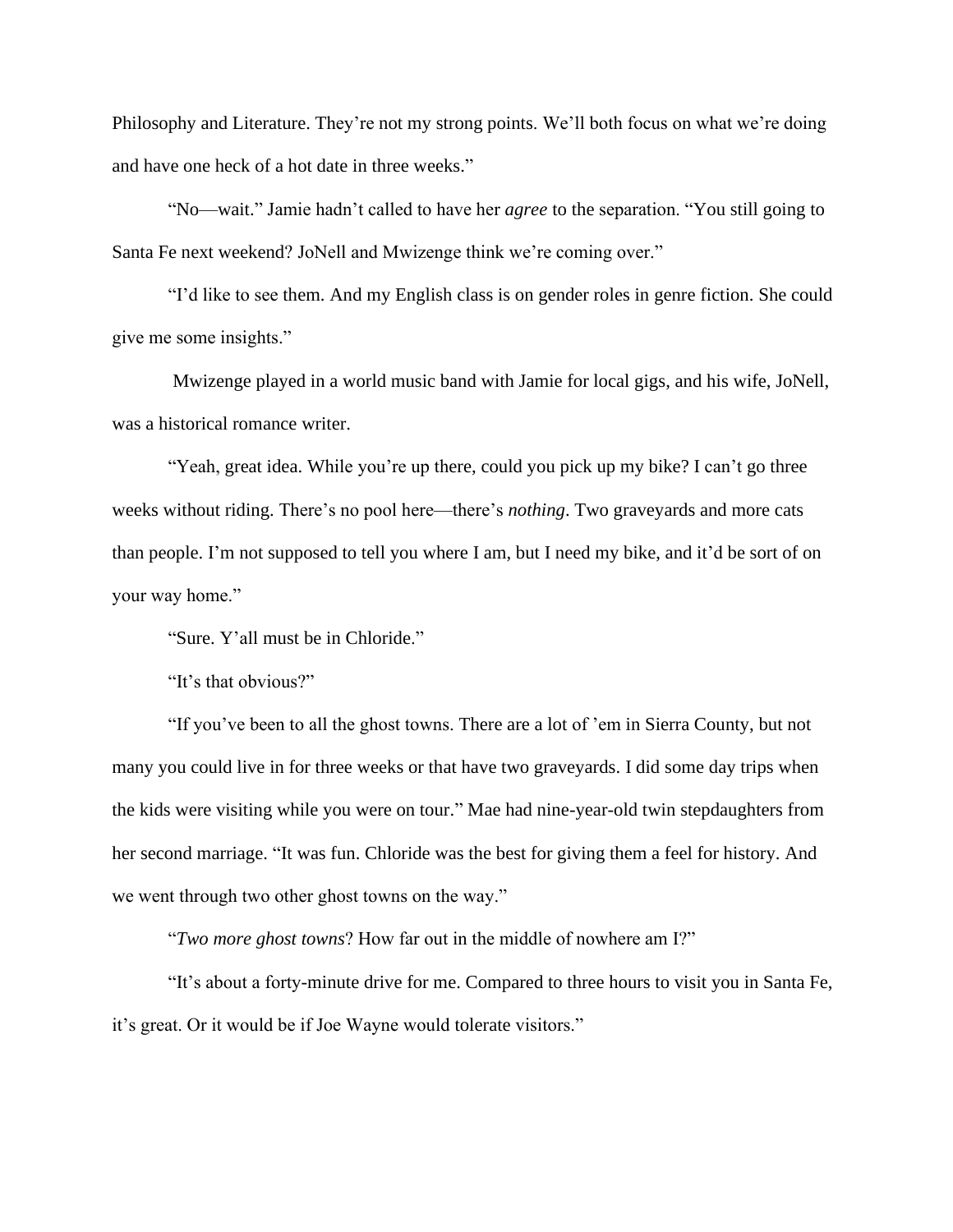"He might relent if I hook him up with our neighbor. Bit of a challenge—she's not sociable, but he's attracted to her. And she did look him over. I'll give it a shot, so when you get here, he'll have his own distraction."

The poet's Saab was back. Jamie considered knocking on her door, but she was too unfriendly. Better that she should see the parrots out her window and become curious on her own.

He stood at the edge of Joe Wayne's front yard nearest her house and gave the birds their flight commands. As the leads stretched out, he began turning to allow them continuous flight. They passed within view of the neighbor's front and side windows, and even a glimpse should be irresistible—Bouquet, bright blue with a four-foot wingspan, and Placido, smaller and green with red and blue under his wings and blue in his tail.

The silence amazed Jamie, nothing but the sound of the birds' wings. No traffic. No planes. He'd only known such quiet before while camping. He could see why the neighbor had been bothered by his door-banging and cursing, not to mention the yodeling. She really did have peace and quiet.

The poet didn't come to her windows or out on her porch. She could be taking a nap. It was a hot day, and her sleep had been disrupted.

Jamie's hangover made rotating while the birds flew in circles dizzying, and his hip was complaining. He'd left his cane in the house again, unable to handle it and two flight harnesses. He called the parrots in to land on his arms. Bouquet settled and stared at him with one round, yellow-rimmed eye. Placido climbed to his shoulder and said, "Fly."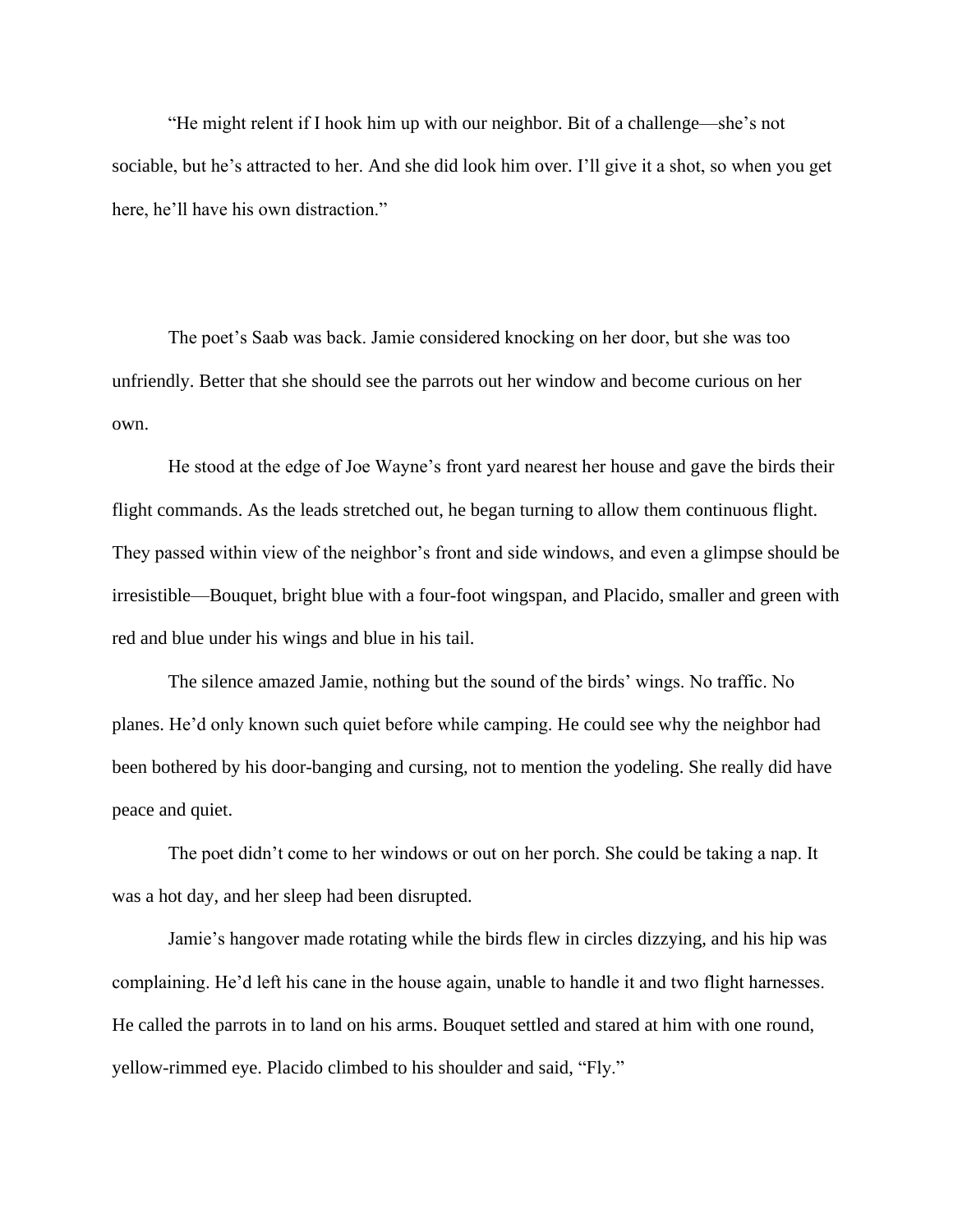"In a minute, mate. New route." Jamie wondered if he could hold up for the full hour they needed for a good workout. Chloride was hotter than Santa Fe, a lot hotter.

He turned to face the old house. Its brown adobe bricks were eroding, the porch needed paint, and a juniper grew so close to one corner it seemed to be wrapping its arms around the post. He gave the birds their flight commands again, and they flew back and forth between him and the railing. The parrots' feet gently latched onto him with each landing, and then their tropical colors flashed across the subtle desert hues. Behind the peaked tin roof, rounded hills rose against a naked blue sky, a blue almost as intense as Bouquet's cobalt.

Jamie was startled out of his contemplations by someone darting out of sight behind the house into the back yard, where only a fragment of low, rough-hewn, post-and-rail fence remained, leaving it open for anyone to walk in. *Fuck.* Was Joe Wayne's paranoia justified? Had some fan or tabloid writer tracked him down?

Jamie called the parrots to him and carried them to a perch in the living room, then went to his bedroom and looked out the window.

The neighbor was peering back in.

"Jeezus. What the—" Jamie grabbed his cane and rushed as best he could through the hall and the kitchen, then out through the laundry room and tool shed to the back yard.

A fast walker, the poet had nearly reached her steps when Jamie caught up with her. "What in bloody hell were you doing?"

She stopped and glared at him. "You're trespassing."

"So were you. Least I'm not peeping through the fucking windows."

"I have the right to know what sort of neighbors I have."

"You want to get acquainted, ask us over for tea."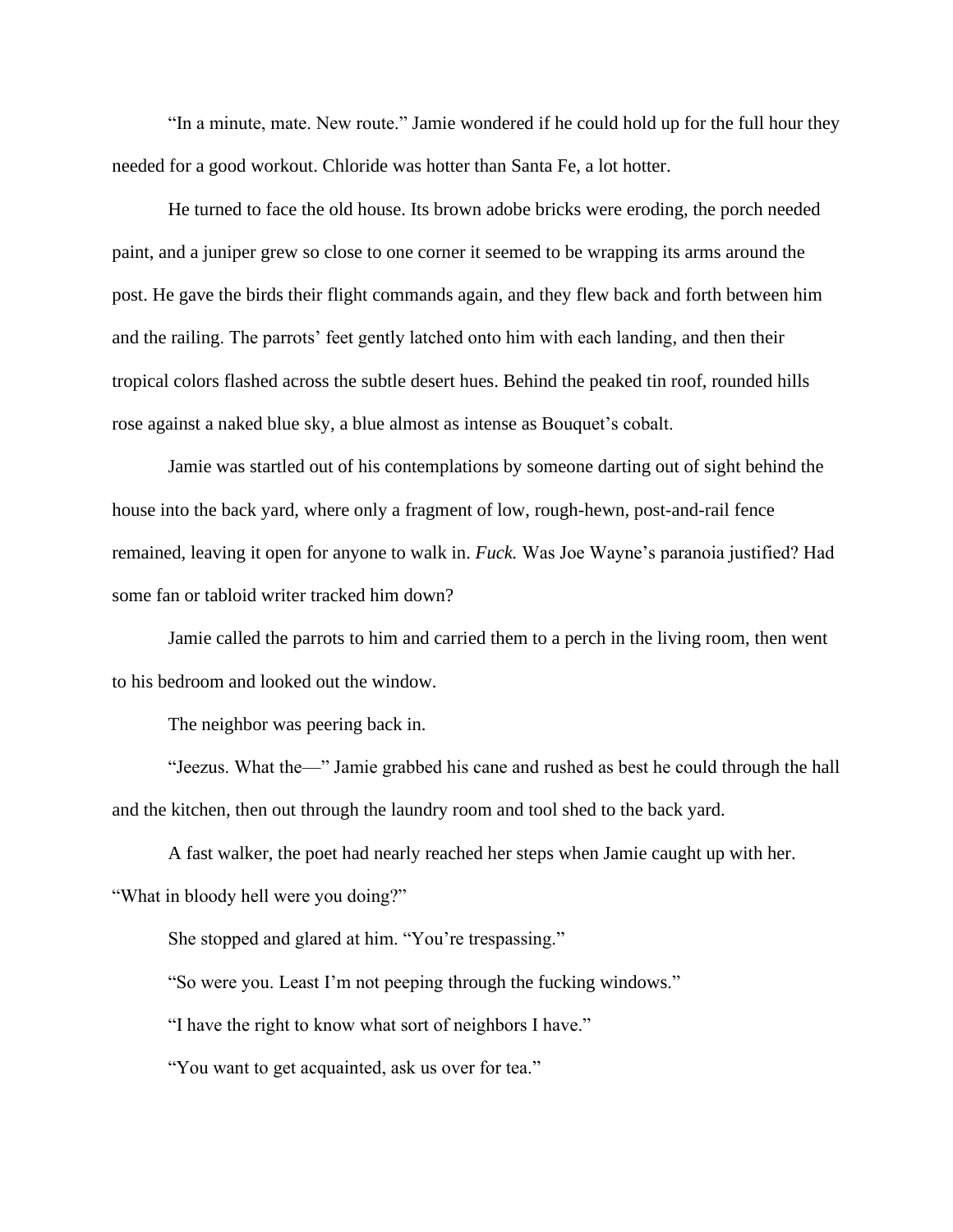"I don't want to get *acquainted.* Just informed."

She marched into her house and slammed the door.

Jamie stared after her. What was the matter with the woman? Just as well he'd blown his effort to fix her up with Joe Wayne. She would only be trouble.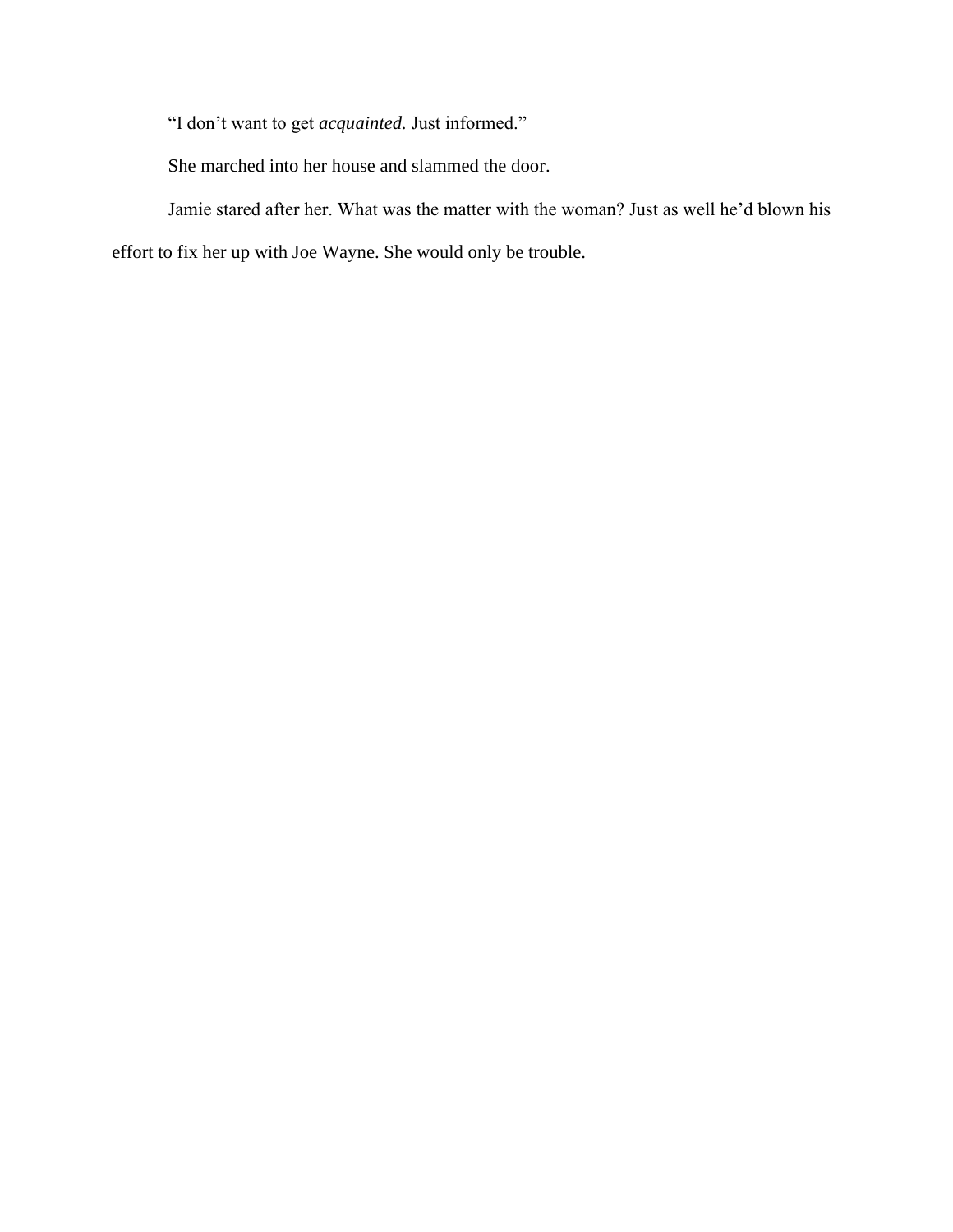## **Chapter Two**

"Right on time, Ms. Martin."

How did the professor know her name already? It was the first day of the summer session, Mae had never met him before, and she wasn't exactly a campus celebrity.

She took a seat in the front of the classroom for Philosophy 220, Eastern Philosophy. The professor, a stocky young man with a red Mohawk that added enough inches to make him possibly five-foot four, nodded at her and said, "Nice to have you in the class."

He handed out syllabi, urged the students to read them, and then sat on the desk, his stubby legs swinging. A bushy beard and moustache hid half of his face, and a smile sparkled in the midst of all the fur. Bright little brown eyes made him resemble an alert forest animal, a cross between a fox and a small bear.

"I'm Dr. Granger. If you feel comfortable calling me Phil, please do. It's short for Philip, not philosopher."

Mae was inclined to like him for the silly reason that he was her fellow redhead, and his corny joke made her warm to him more, though his youth made her slightly uncomfortable. At thirty, Mae was accustomed to being in a room full of younger students, but so far, all her professors had been closer to her father's age.

"Let me tell you about myself," Phil said. "This is my first year at College of the Rio Grande, so I'm new to most of you, though I do see a couple of repeat offenders from my freshman seminar. Philosophical recidivists." He paused as if waiting for laughter. Receiving none, he continued. "I think of philosophy as a practical field, which is especially true of Eastern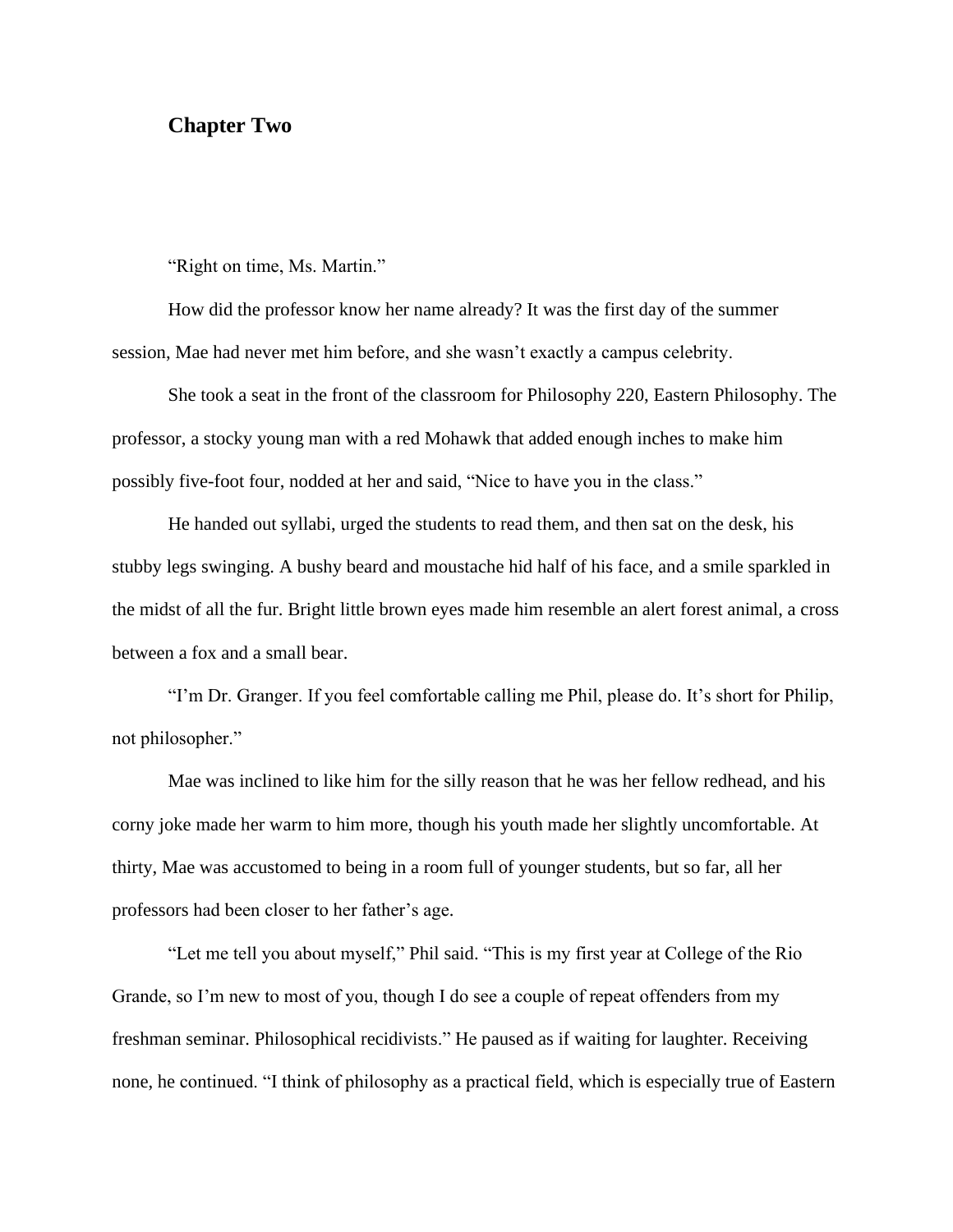philosophy. It shows you how to live. I also teach logic and the philosophy of science. And I'm the faculty advisor for the newly formed Paranormal Activities Club."

Though she wouldn't have time to be part of it, Mae was intrigued that there was such a club. A few students murmured "Cool" and "Awesome," while others snickered.

A scruffy young man wearing a T-shirt, pajama bottoms, and bedroom slippers inquired, "You don't actually *believe* in that stuff, do you? Ghosts and psychics and everything?"

Back in rural North Carolina, Mae had often run into doubt and mockery like his. She'd heard less of it since moving to New Mexico, but it didn't surprise her. After all, she hadn't believed in psychics until she turned out to be one and hadn't believed in ghosts until she saw one.

Phil strolled across the front of the room. "From the Western perspective of logic and science, belief is irrelevant. What matters is evidence. There are people who don't think logically, disbelieving evidence, and then others who believe without it. Most Eastern traditions say that psychic and visionary experiences are side effects of spiritual development and potential distractions from further progress. However, for those who think these things are *cool*," he said the word as if it were funny, "that comes as something of a disappointment."

Mae appreciated the speech. Her gift was serious, not something for entertainment. But a young woman next to her asked, "Why have the club, then, if it's not cool?"

"The club itself *is* cool," Phil answered. "We received approval from the student senate at the end of the spring semester. We'll be applying scientific methods to the investigation of paranormal phenomena. For example, ghosts, psychics, mediums, and spiritual healers." He looked straight at Mae when he said *psychics*, giving the word a subtle punch.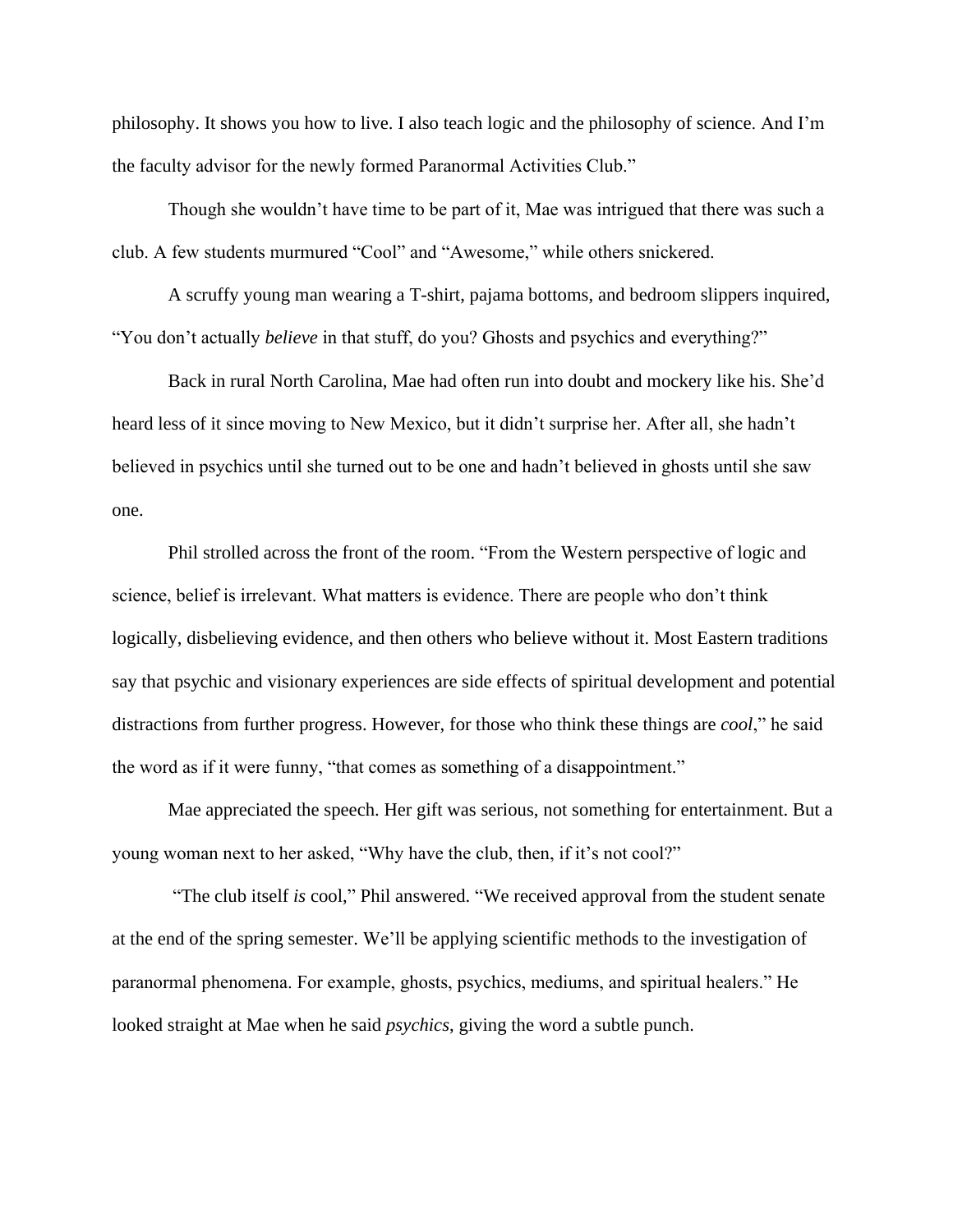Someone had told him about her. Mae wished they hadn't. She worked at the college fitness center as lead personal trainer and group fitness instructor, and she was careful not to mention being a psychic and an energy healer in case it seemed wacky or unscientific. Ideally, her skills in both areas would earn equal respect, but she hadn't figured out how to make that happen.

"So, you debunk them?" the pajamas-and-slippers student asked.

Mae bristled at the word. "You can only de-bunk something if it's actually bunk."

Phil said, "It's not a term I care for. I said *investigate.* A scientist never assumes an outcome. We have to entertain the possibility that just because something can't be explained, it doesn't mean it isn't real. If you have more questions about the club, come to the Activities Fair in the campus center tonight." Again, he directed his words to Mae, with a knowing little smile.

After class, Mae stood and waited while other students asked Phil about the readings and assignments. When the room had emptied, she approached him. "I got the feeling you were trying to get me interested in this club."

"I was. Will we see you tonight?"

"Probably not." At five-foot-ten, Mae towered over him. She sat down again in the nearest chair so he wouldn't have to strain his neck to make eye contact. "I like science and understanding things that are hard to explain, but I live in Truth or Consequences, so I don't stay late for campus activities. It's a long drive."

"Make an exception. You could help the group get off to a good start." His eyes twinkled. "They'd like to investigate you."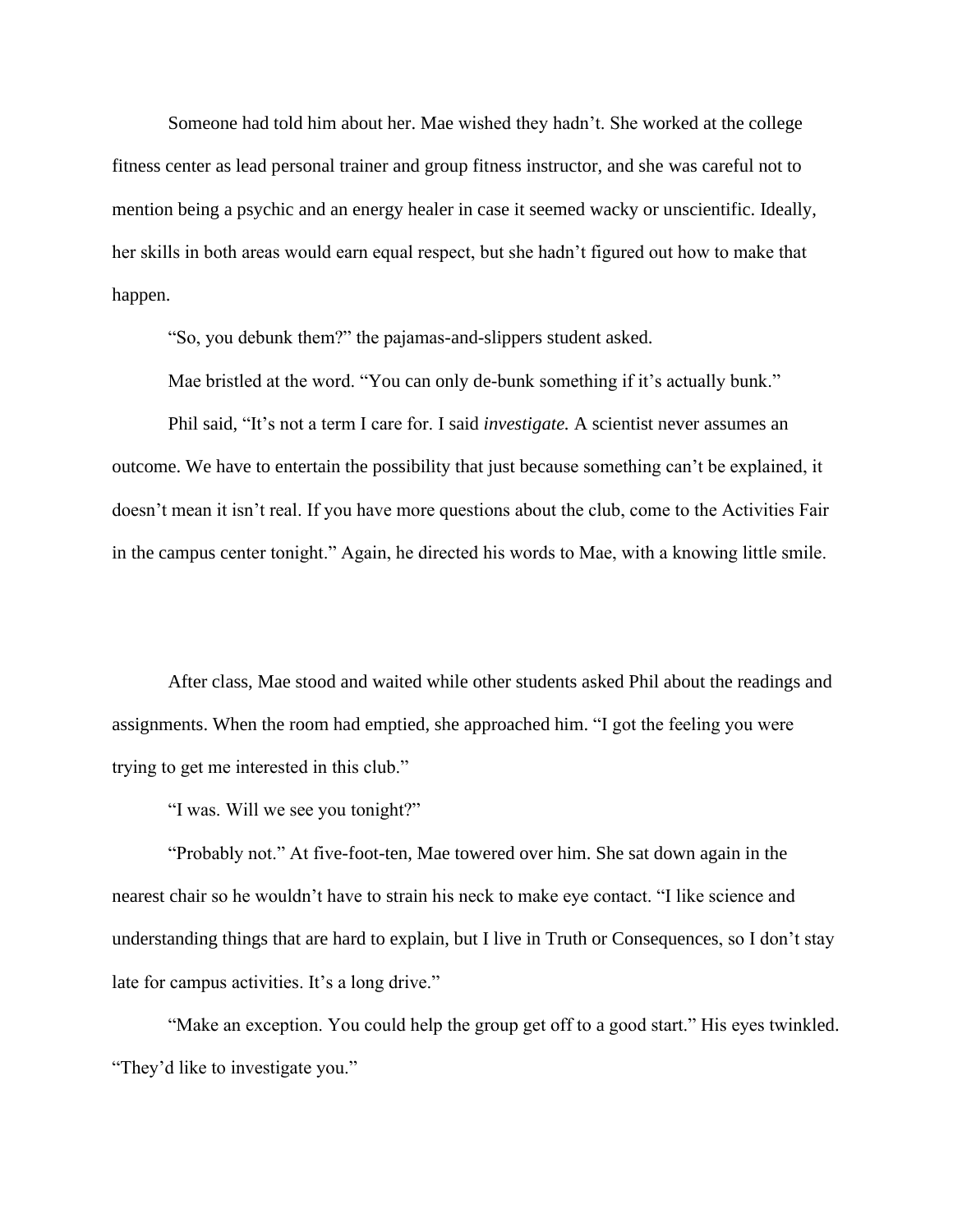*Shoot. No way.* Mae imagined Pajama Guy and other cynics trying to test her. "Who told you I'm psychic?"

"If you are, wouldn't you be able to tell?" Phil beamed expectantly. Another attempt at humor?

She thought for a moment. Stamos Tsitouris, a fellow Exercise Science major and nontraditional-age student, was the only person on campus she'd shared her gift with besides her father, the head softball coach. He wouldn't have discussed her with the professor, but Stamos could have taken one of Granger's classes. And he had dated Mae.

In a caricature of a medium in a trance, she closed her eyes and intoned, "I see a Greek man, forty-two years old …"

A velvety baritone with a faint accent said, "A very handsome Greek man?"

Startled, Mae opened her eyes. Stamos had come into the room. His sculpted body and classic features had earned him the nickname The Greek God, though Mae doubted any of the girls who called him that ever said it in his presence. He smiled at her and handed the professor a piece of paper. Mae recognized the small blue slip from the registrar's office, an over-the-limit permission for a class that was full. Stamos wouldn't take a second philosophy class any more than Mae would. There wasn't room in their major for many electives. If he was trying to get into this class, he must have met the professor through the club.

"When did y'all start planning the club?" she asked.

"I began organizing it last year. While you were being, shall I say, distant? I hope you'll be joining us, though."

Due to an aunt who had premonitions, he was genuinely interested in paranormal phenomena, but did a man with his own Pilates studio have time for a campus club? He already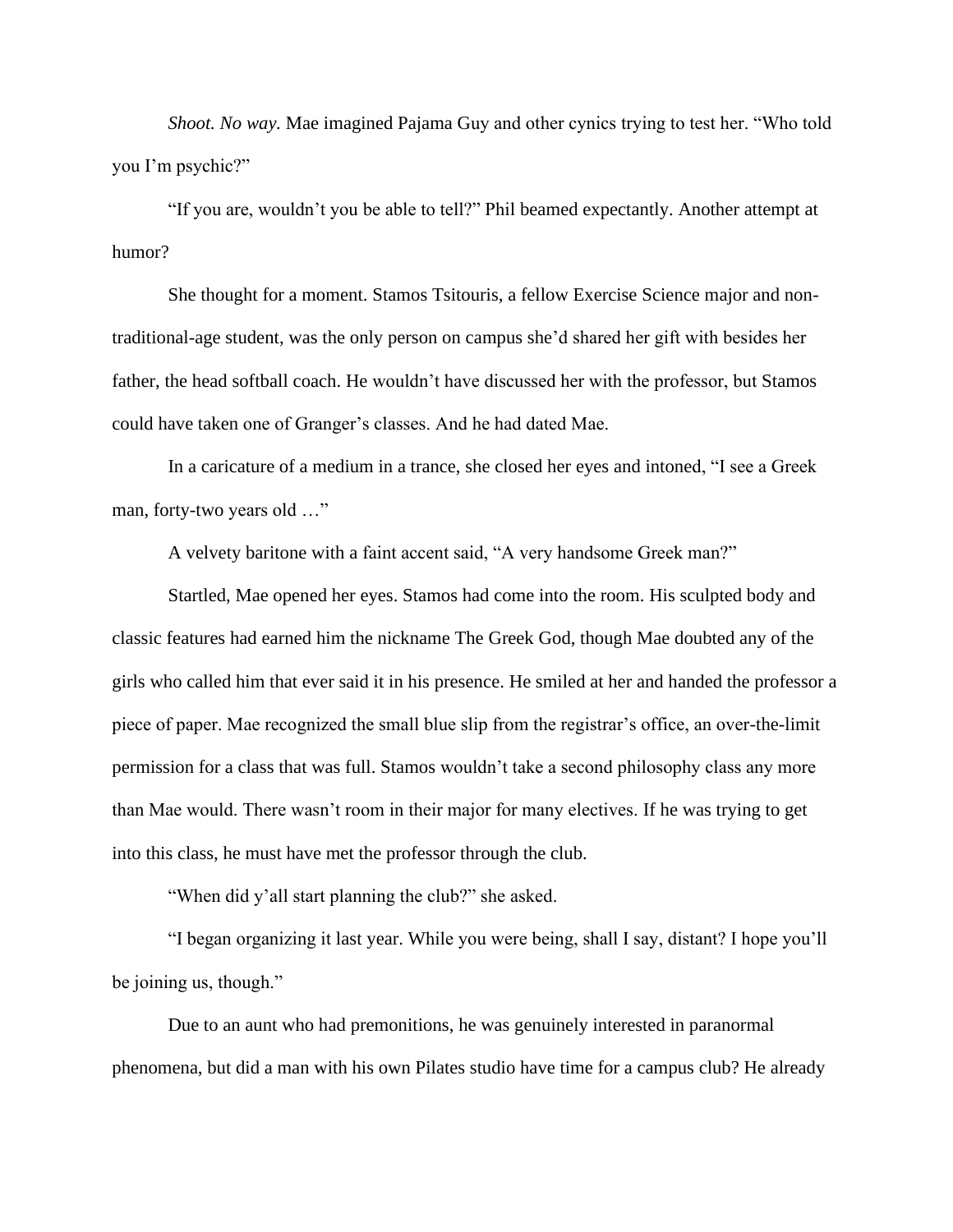had a business degree, and like Mae, was certified in several fitness fields. Stamos was in school to improve his credentials, not to hang out with kids half his age. She hoped he wasn't trying to reconnect with her. As remote as she'd been, how could he think she'd be interested?

Students arriving for the next class began to cluster in the hall. Phil signed Stamos's overthe-limit slip, and the three of them exited together.

"She can't join the club," Phil said, "if she's the subject of our first investigation."

Stamos raised an eyebrow and angled his head up, studying Mae. He, too, was shorter than her, though only by two inches. "Did you agree to this?"

"No. I'm taking two classes, I work—" She almost said *two jobs*, but thought better of mentioning the second job as an energy healer at a Truth or Consequences spa. Phil might want to investigate her in that capacity, too. "And I'd rather people on campus weren't talking about me being psychic."

They descended the stairs past an influx of students ascending on the other side, Phil in the lead, Stamos next, and Mae behind. The light from a stairwell window shot through the vertical ridge of Phil's plumage, bringing out purple and gold in the spectacular red, and lit up threads of silver in Stamos's hair. He had a touch more gray than the last time Mae had really looked at him. Their relationship had come to an abrupt and awkward end in the middle of their freshman year, and she'd been avoiding him as much as possible since then, though they were often in classes together.

"Why not?" Phil asked. "You don't want to go on television and amaze people?"

"God, no. I want to have my own personal training business."

"Does it embarrass you, being psychic?"

"Only because people don't understand it."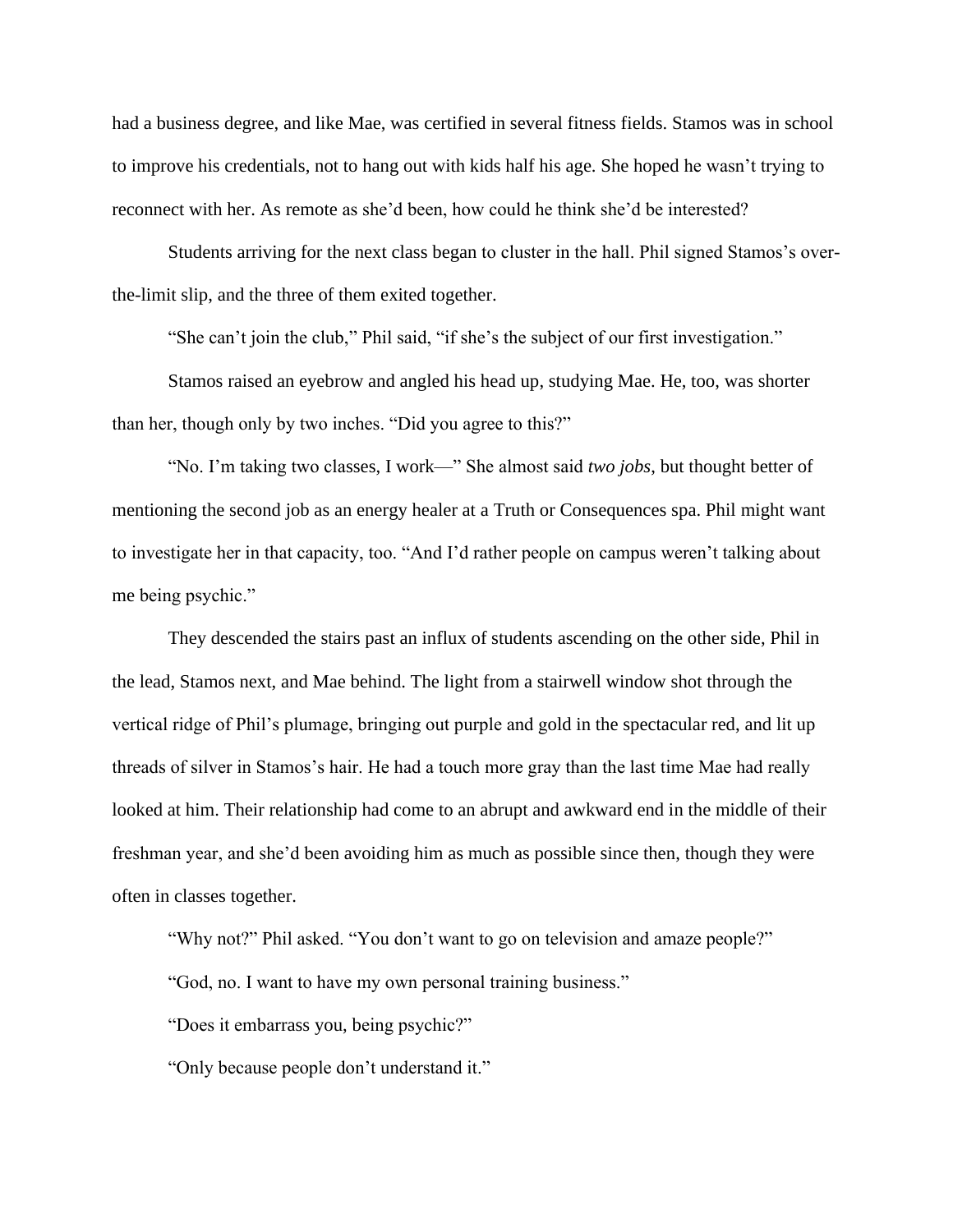"Think about being our subject, then, She Who Likes Science. Our goal isn't debunking, remember? It's understanding."

They reached the landing, and Phil turned left toward the faculty offices, telling Stamos he would see him that evening. Mae and Stamos continued down a short flight to the right and he opened the door for her, as much the polished gentlemen as ever.

Outside in the desert sun, Mae took a visor hat and sunglasses from her backpack, and Stamos watched her put them on as if every ordinary, boring thing she did was fascinating. Her guard went up. She was past due to get over her discomfort with him, but she had to make it clear she wasn't reviving their old relationship.

"Do you have some time?" she asked. "Can we get coffee?"

"An excellent suggestion."

They got drinks at the coffee shop in the basement of the campus center and sat at one of the umbrella-topped tables in the sunken patio outside, surrounded by cacti and palm trees. The outdoor temperature was in the nineties already, but a breeze made it tolerable.

Mae couldn't think of any way to beat around the bush, so she plunged in. "I know we broke up kinda badly, and there's no chance it could have worked out—"

"No chance at all?" His brows arched and his eyes widened. "Not as I remember things."

"I'm not trying to rehash all that." Incompatible though they'd proved to be, they'd had chemistry at first. Now, the faint residual zing of physical attraction only made her more uncomfortable around him, a reminder of how disappointed she'd been. "I just want to see if we can be friends. We've only got one more year in classes together, and I've been too standoffish. I don't need to act like that."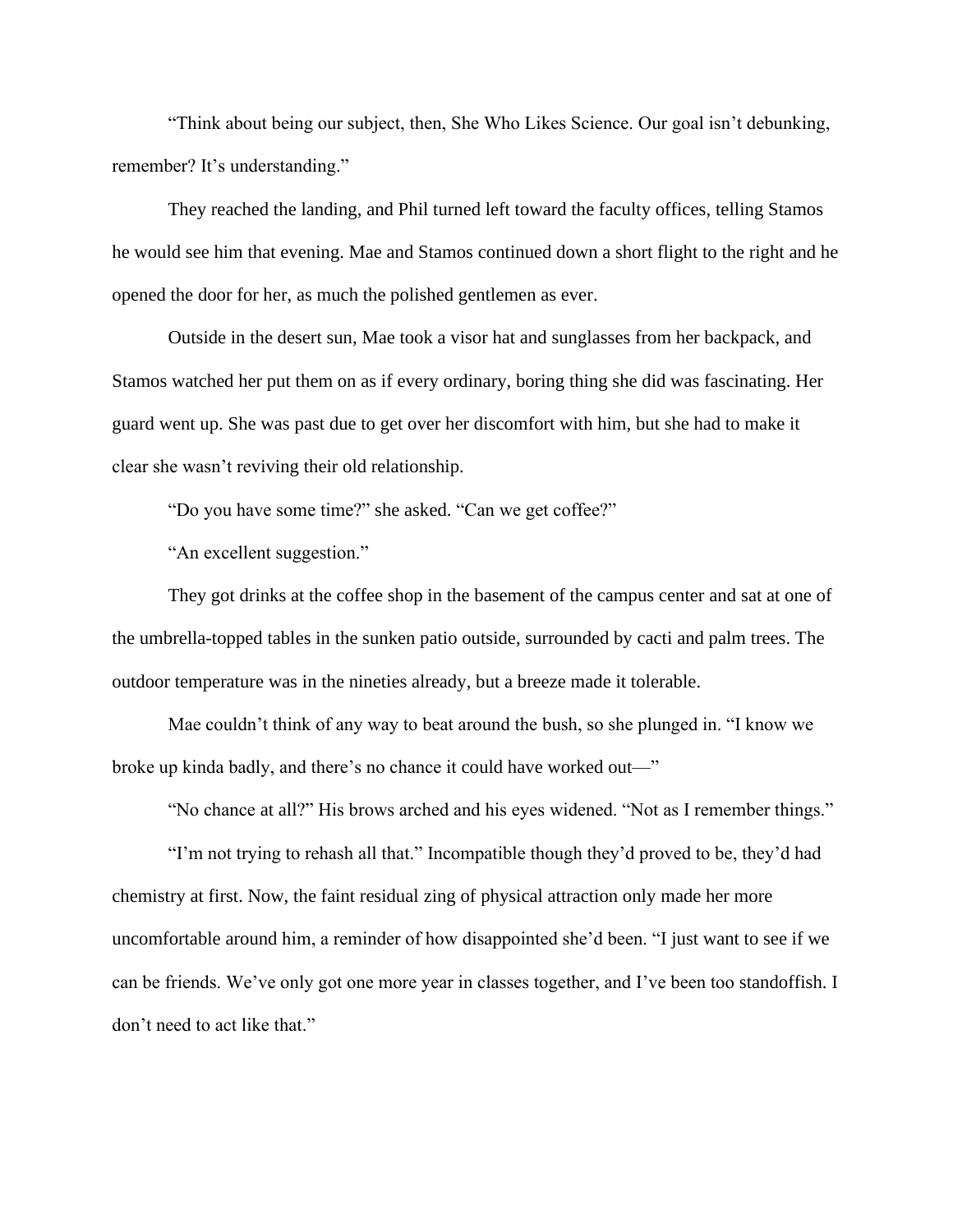"Thank you." His words were stiff and forced, but he followed up with a softer tone. "I hope we will be at ease with each other again." Stamos took the lid off his reusable mug, emptied half a packet of raw sugar crystals into his coffee, and stirred. "It was as much me as you, being distant. I was hurt, quite deeply. But doing no group projects together has been hard. I have had to work with young fools who procrastinate and have not read the textbooks."

Mae drank coffee, stalling, uncertain how to acknowledge his hurt. "I have, too. The lazy ones always want to partner with me." She did miss studying and doing projects with Stamos. He worked as diligently as she did. "If we have group work in the fall, we could team up."

"And in Eastern Philosophy, as well?"

"Maybe." Mae needed time to adapt to their being friends. "Let me think about it. Anyway, I might not be good at philosophy."

"You're good at everything you put your mind to. May I ask why you're taking it?"

"I had to take a religion or philosophy gen ed, and my neighbors are seriously into yoga. They really live the philosophy. And Jamie does yoga, too. He lived in India and Japan and Korea as a kid, so he knows Eastern cultures."

"Ah. Jamie." The tension in Stamos's face emphasized his firm jaw, outlined with a neat, short beard. "How is he?"

"He's …" What should she say? Nothing too personal. Jamie and Stamos disliked each other. "Working hard. He did two tours almost back-to-back, one for his new healing music album—that was mostly small venues like yoga studios. And then he did a college tour with his world music stuff. He's only been back a few weeks."

"It sounds as though you scarcely see each other. You are what—just friends, now?" "No, more than that."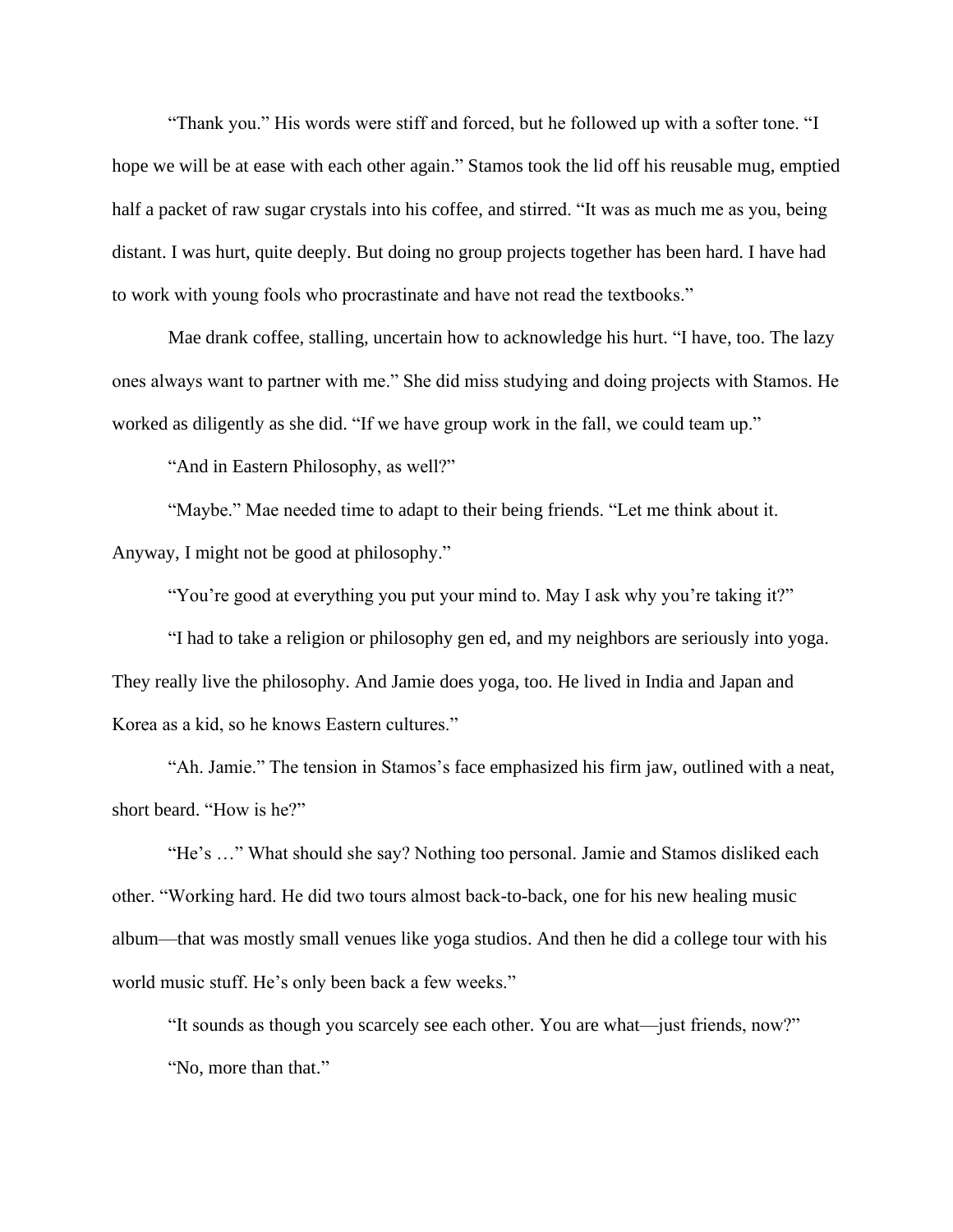"It's an extremely long-distance relationship."

"Only sometimes. It works for us."

Stamos frowned. "When Diana was away on deployments, I missed her terribly. You come across as quite comfortable with Jamie's absences."

"Do we have to get into this?"

"I'm trying to understand you."

Mae moved her gaze to a tall, spiny ocotillo, its orange-red clusters of blooms contrasting with the blue sky. Did she want Stamos to understand her? She'd put a lot of effort into understanding herself, and she and Jamie had made conscious progress as a couple. Explaining to Stamos seemed unnecessary.

The students at the next table grew boisterous.

"Let's take a walk," Mae said. "So we can hear each other." She took a gulp of coffee, and they carried their drinks with them to stroll down the sidewalk beyond the sunken patio. "I don't feel like you need to know everything about me and Jamie. And you sounded like you were judging us."

"Not judging, Mae. Caring. I want you to be happy. And … I was probing to see if you had ... if you had room for other possibilities."

"No. I'm with Jamie. Just because we're taking it slow doesn't mean we're not together."

"Please excuse my presumption." Stamos looked away. "Are we still friends now?"

"Yeah, but I'm taking that slow, too." Reaching the end of the walkway where it merged with the paths from several residence halls, they turned back toward the campus center. Mae finished her coffee and shook the last drops from her travel mug before tucking it into her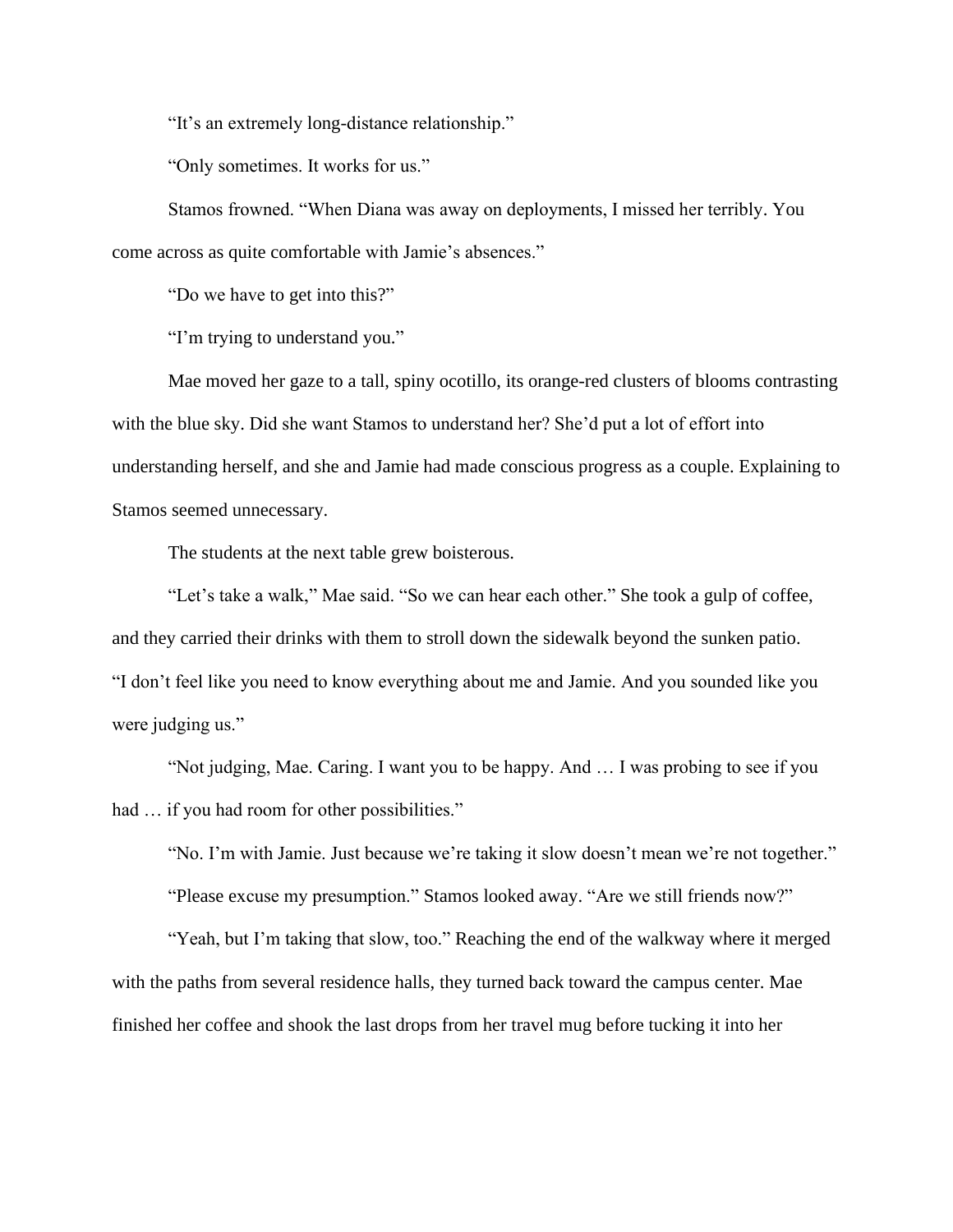backpack. Slow progress into friendship meant nice, safe small talk*.* "What made you take Eastern Philosophy? Just needed a gen ed?"

"Yes. But I needed insight, too. Peace of mind. Wisdom." Stamos took a final swallow of coffee and did the same routine with his mug. "I used to think my divorce provoked my midlife crisis. But now I think it began with you."

*So much for small talk*. Mae put a few more inches between them. Compared to either of her marriages or her connection with Jamie, her former relationship with Stamos was a hill in the shadow of mountains.

"Me? You were married to Diana for sixteen years. And she …" *Had an affair with Joe Wayne Brazos*. Mae was glad she hadn't mentioned Jamie's project with the country superstar. "I didn't do like she did. I just got mad and broke up with you."

"Yes, and since then I have questioned my capacity for love, my purpose in life, my chances of being loved …" Stamos gave Mae a wry smile. "And Aunt Christina predicts it will always be that way."

Relating to this new, emotionally open Stamos was confusing. What had gotten into him? Was he reading self-help books? Mae took the nearest conversational detour. "Maybe the Paranormal Activities Club should investigate your aunt."

"In Norfolk?"

"It was a joke. Reckon I'm about as funny as Phil. But they can investigate someone besides me. I'm hardly the only psychic in New Mexico."

Stamos stopped and met Mae's eyes. "You might, however, be the best."

"If you think that, this wouldn't be an investigation. You already know what I can do."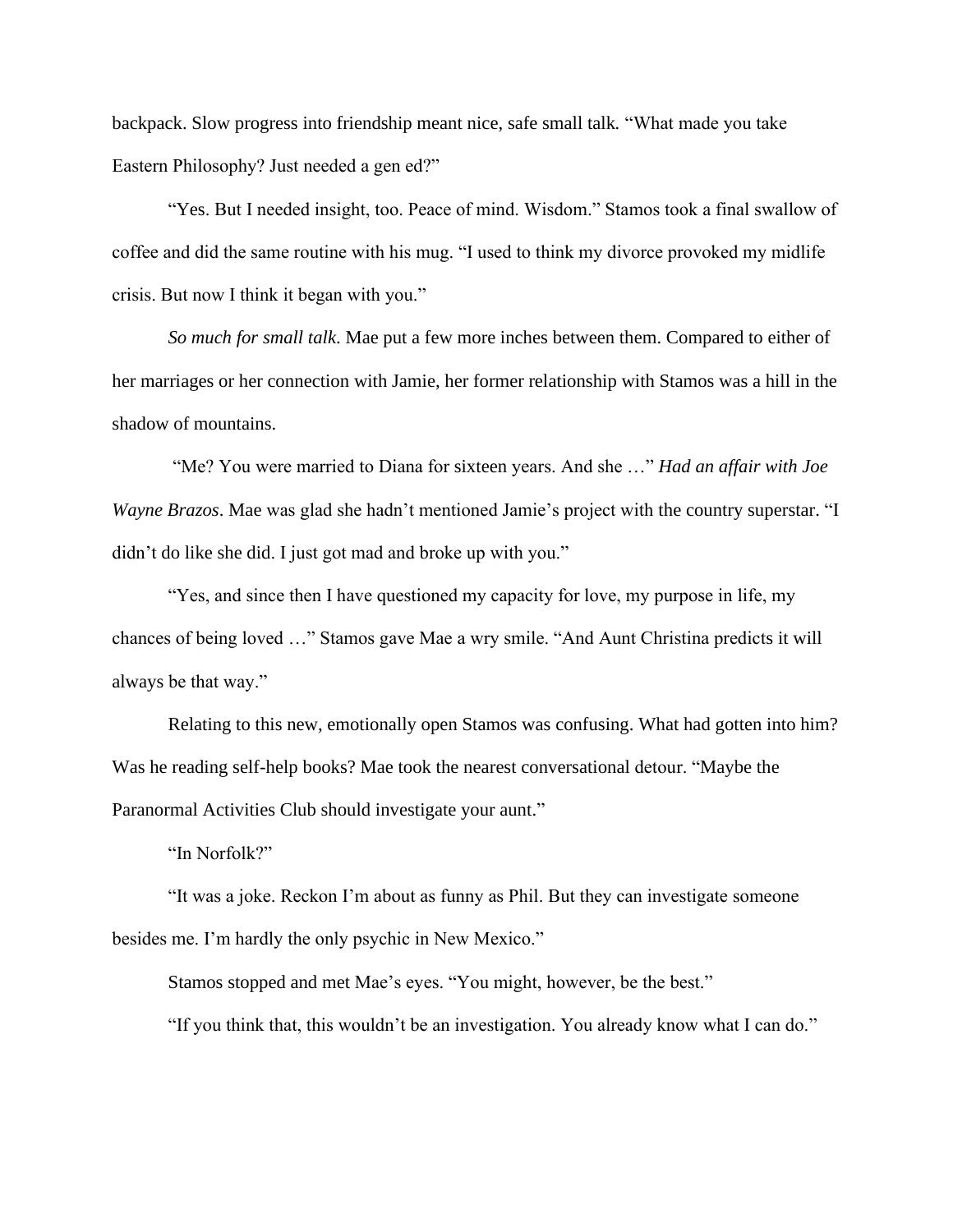"But Phil doesn't. Nor does an arrogant young man in the club who will benefit from being challenged. I have placed a bet with him, Mae. We have to win."

"*We*?" Like they were together in some way? "I'm not part of this. You bet money on me like a horse?"

"Not money. I bet Percy that I will be right, and he will be wrong. He does not believe he could possibly be wrong."

"Sorry. I might be willing to be part of a proper study, but not this." Mae took an abrupt left toward the fitness center, though she didn't have to be there until noon. "I'm gonna go check in with my boss. See you in class Wednesday."

After a quick greeting to the fitness center manager, Tomás Rivera, Mae headed to the locker room. One of the perks of her part-time management role was having an assigned locker where she could keep clothes and shoes. She changed into running gear, then left by the back door. The adjacent athletic fields were empty at mid-morning in the June heat, perfect for a headclearing solitary run.

During her laps of the soccer field, she let Stamos's annoying intrusions rattle around in her head. He was so sure of himself, and so darned *polite* about it. Like he thought it was all okay as long as he spoke softly and opened doors for her. His unexpected new candor only made him harder to deal with. His faults hadn't changed, nor had his virtues, but now he was—what? *Vulnerable?* Stamos? Vulnerable and yet still doing his alpha act. *Betting* on her, of all things.

Mae liked to compete and win. A young man came out the back door of the fitness center, and she sped up simply because he was walking past her. She'd played softball and run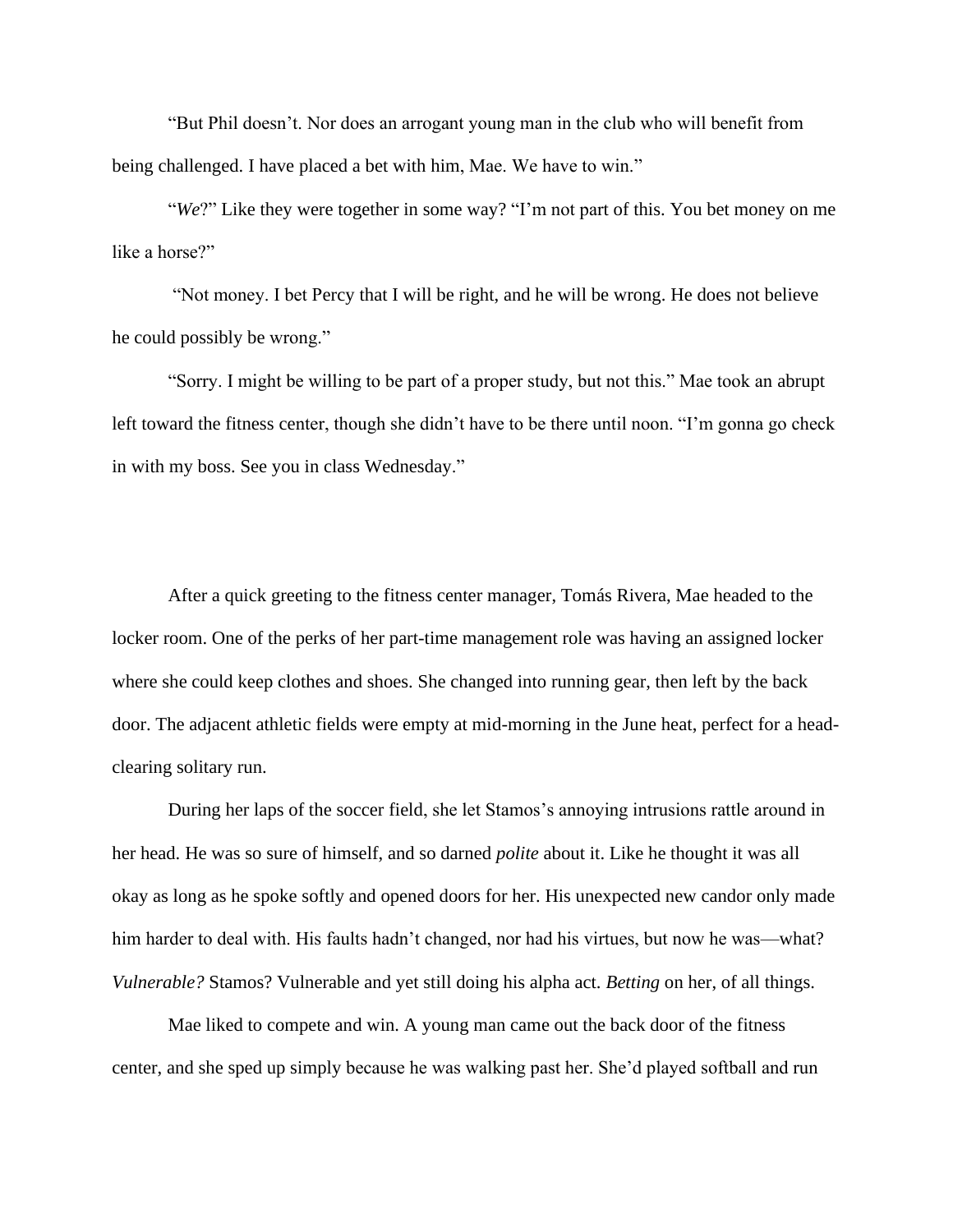track in high school, and still entered races now and then. Using her psychic gift to win Stamos's bet, though, was like showing off something spiritual. And she would be giving in to his takecharge assumptions. Not to mention spending more time with him than she wanted to.

Phil had made a good case for her participating in a study. But now she had even better reasons for saying no.

Or did she? Veering off the field and uphill onto a cross-country trail, Mae considered the study again. Her grandmother, a seer and healer, had suggested Mae might grow up to be a scientist who studied mysterious phenomena. In what had been their last conversation, they'd talked about life after death and whether there were ghosts. Twenty years ago. Granma had died later that day. If Mae could talk to her now, what would she advise?

Or, what would the person closest to Granma say?

After a shower, a long drink of water, and another change of clothes, Mae sat on a bench in the locker room and called her second cousin Kyle in North Carolina. He was old enough to have learned from Granma and become a healer like her, and eventually an expert on energy healing with crystals.

Mae explained the situation, emphasizing the dilemmas with Stamos and her on-campus reputation.

Kyle listened, then said in his deep, mellow, Appalachian-accented voice, "You seem to think being known as a psychic would be damaging."

"It could be. I'm going into a field that's based on science. Where you have to have certifications for everything."

"If you demonstrate your skill, it could be like a certification,"

"But some folks will still judge me. And there's the whole Stamos business."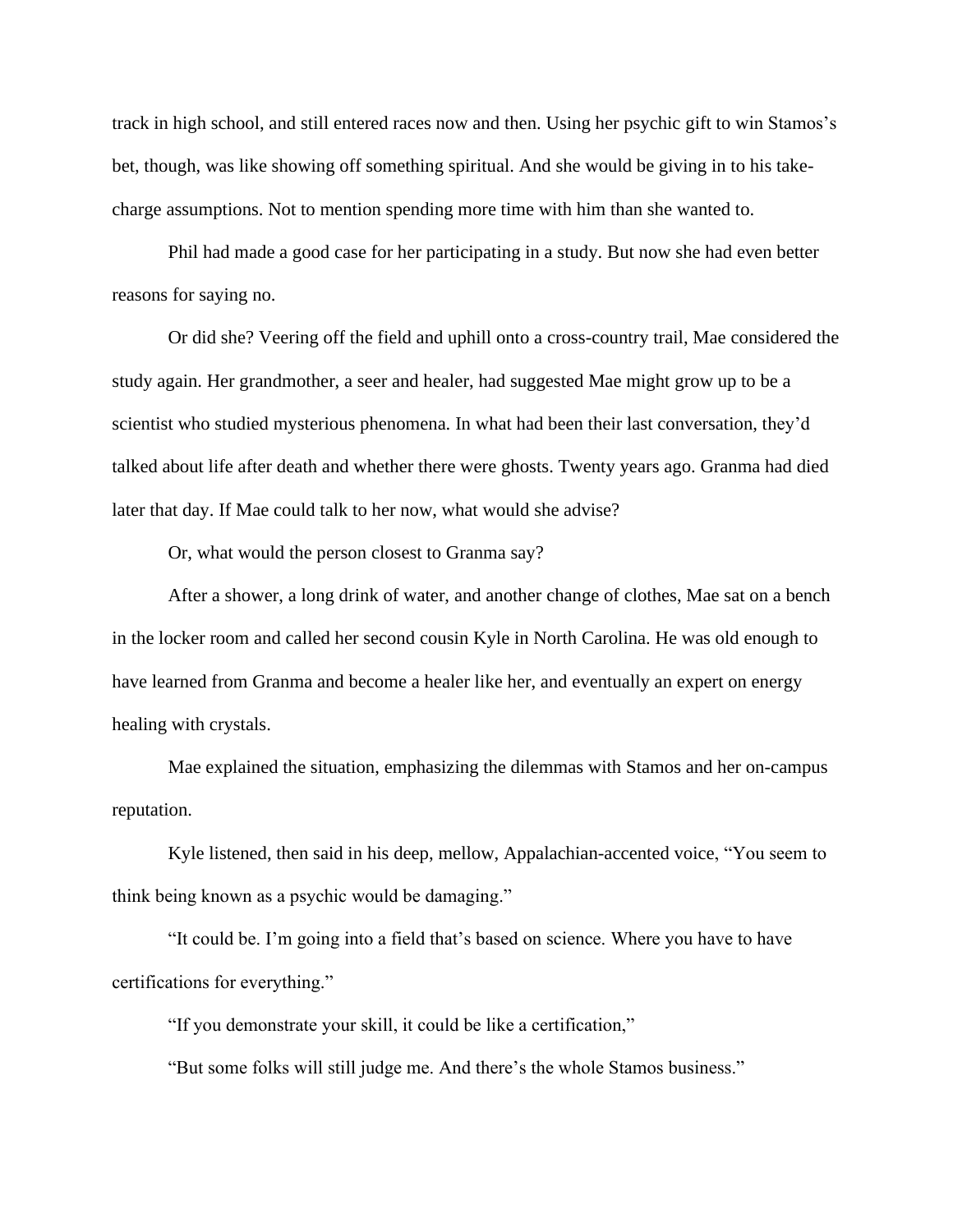"I can't advise you there. But I can tell you that your grandmother never hid her gift."

They talked a little longer, catching up on each other's lives, and Mae thanked Kyle as she said goodbye, though their conversation left her with no greater certainty.

She knew from experience she didn't like hiding the Sight, but revealing it caused trouble. Except with people like Stamos. And Jamie. People who understood. She could only hope some insight was growing in the back of her mind. Jamie trusted those hidden layers more than she did. Meanwhile, she couldn't let herself worry about the Paranormal Activities Club until after she taught her class.

At a quarter to twelve in the group fitness studio, Mae unlocked the closet and brought out mats and gliding disks for her new class, Bodyweight Burn. She had worked hard on planning a killer workout without weights, and Tomás had promoted it heavily. Students, faculty, and staff who were regulars in her bootcamp class began arriving, along with some newcomers.

Happy to see a full house for a lunch-time summer session class, Mae introduced herself and the class format, and then asked the new people to introduce themselves. One was a student who said his name was Percy.

Stamos hadn't described him, but could there be two people with that name on the small campus? Percy wore a mesh tank top, revealing toned abs and arms, and the tight posture of someone who only worked the mirror muscles. His legs were skinny below baggy shorts, and he appeared young, even for a freshman. His wavy brown hair was long enough to put in a ponytail for a workout, but he'd left it flowing loose, perhaps to hide the sticking-out ears that still nudged their way through.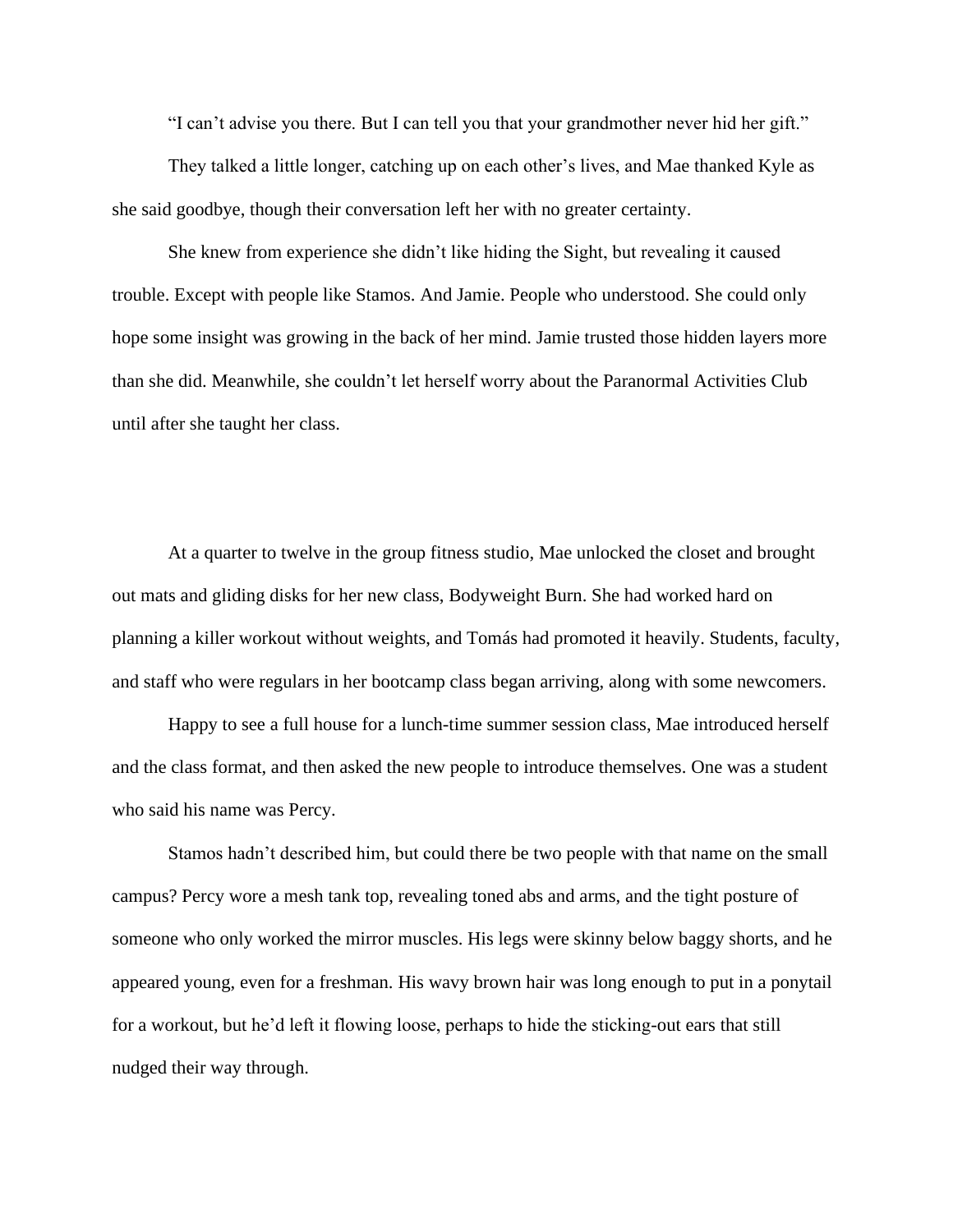Mae asked, "Does anyone have issues with wrists, backs, knees, ankles—any areas you need to be careful with? I can give you adaptations if you do."

"You're asking for private medical information in public?" Percy demanded. His goldentan face was expressive, with large features and thin cheeks. Something seemed familiar about him, and yet Mae was sure she'd never met him before.

"Not private, no, just general—for safety." She used a friendly tone. Perhaps he'd never taken a class before. "With a drop-in group exercise class, I can't ask one-on-one with each new student unless they arrive real early."

A physics professor mentioned his knees and said he already knew what he should modify. No one else had any issues. Or maybe Percy did but chose not to mention it. Which put Mae in a bind. She suggested to him, "We can step out for a minute and talk, if you want."

Percy made a dismissive noise. "I know what I'm doing. I have a personal trainer at home."

Did he really? He didn't look like he did a balanced workout, but then, if he was the know-it-all Stamos had mentioned, maybe Percy didn't listen to his trainer.

"Anyway," he murmured, "You're psychic, right? You don't need to ask any questions." Startled, Mae took a breath, but she had to drop the topic and teach.

She put on her wireless headset, checked her mic, turned on the music, and started the warm-ups. "Once y'all get going with each exercise, I'll walk around and give you some tips and check everybody's form."

During the warm-ups and the upper-body segment, Mae was glad to see Percy had reasonably good alignment and technique. She dreaded correcting him. Whenever she repeated a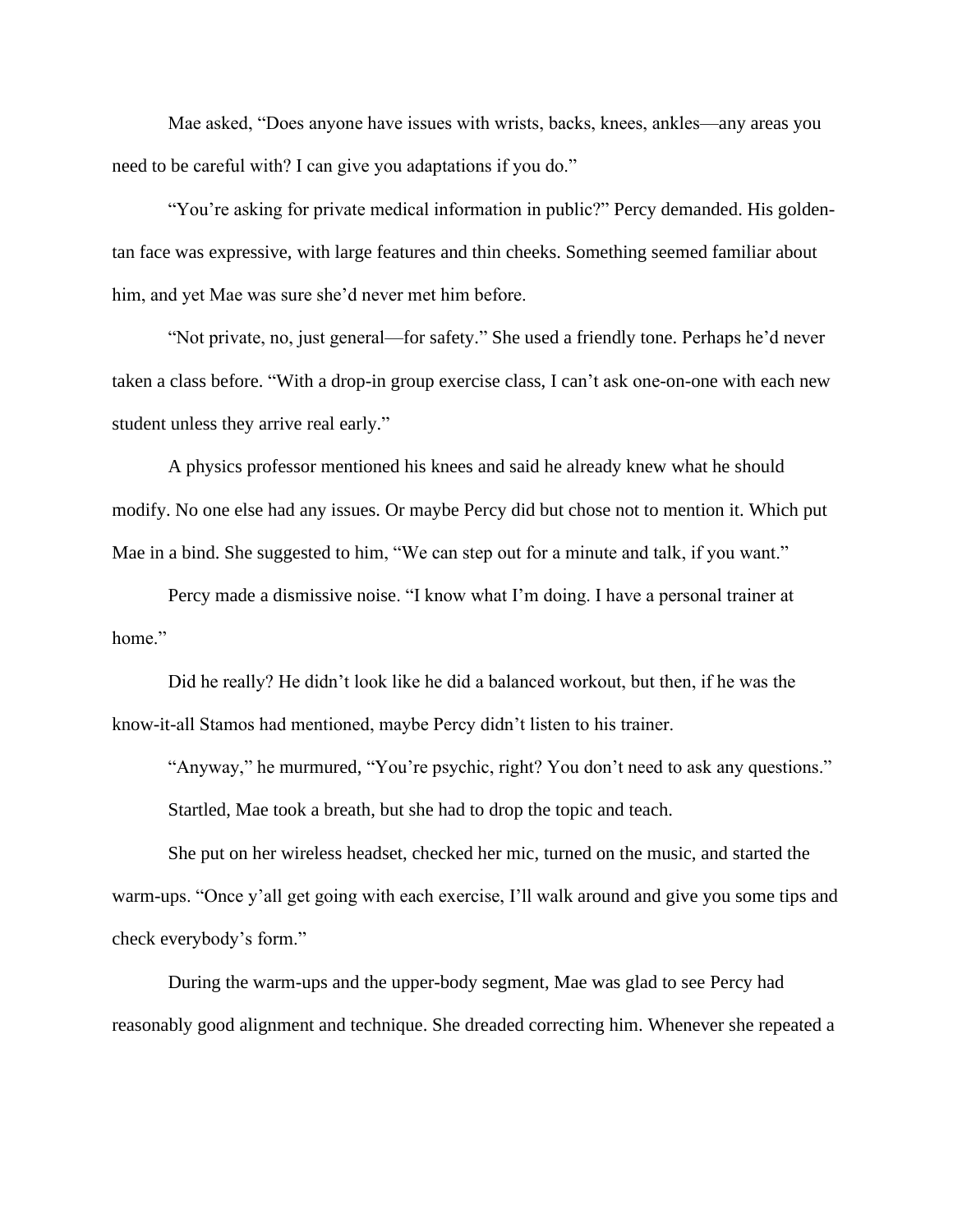cue in Spanish for a few staff members who weren't English speakers, he made a hurry-up gesture, whirling one hand. *Like I'm wasting his time?*

In the lower-body segment, Percy struggled. Mae showed easier alternatives for every exercise, urging people to listen to their bodies, but he attempted the most challenging variations. Not surprising. Guys his age tended to push too hard.

She paused in her tour of the room to stand beside him and offered some quiet suggestions.

Percy ceased his attempts. "I'm a visual learner. You're not teaching me by just talking."

"I'm happy to give you another demo." Mae executed the cross-over lunge again twice and then watched Percy, who stopped after another awkward rep, his eyes blazing.

Trying not to let his hostility distract her, Mae walked on, giving more tips, and told the class to change legs.

Some participants moaned or grunted, and some exclaimed that their butts and quads hurt, all in good humor. Percy stalked to the equipment closet, grabbed a ten-pound bar, and swung it onto his shoulders for standard squats. His form was shaky, knees rolling in and pushing too far forward.

"I'm so sorry." Mae channeled her annoyance into Southern sweetness. She couldn't correct him again. He would only argue. "It's a little crowded to be using that equipment."

Percy dropped the bar, glowered at Mae, and strode toward the door. "Fine. I'll leave and do a *real* workout. This is the worst class ever. I'm telling the manager."

When he left, several people let out sighs of relief. Imelda Estrada, the fitness center custodian, was in the front of the room, close to Mae, and mouthed a word she'd recently taught her. "*Pendejo.*"